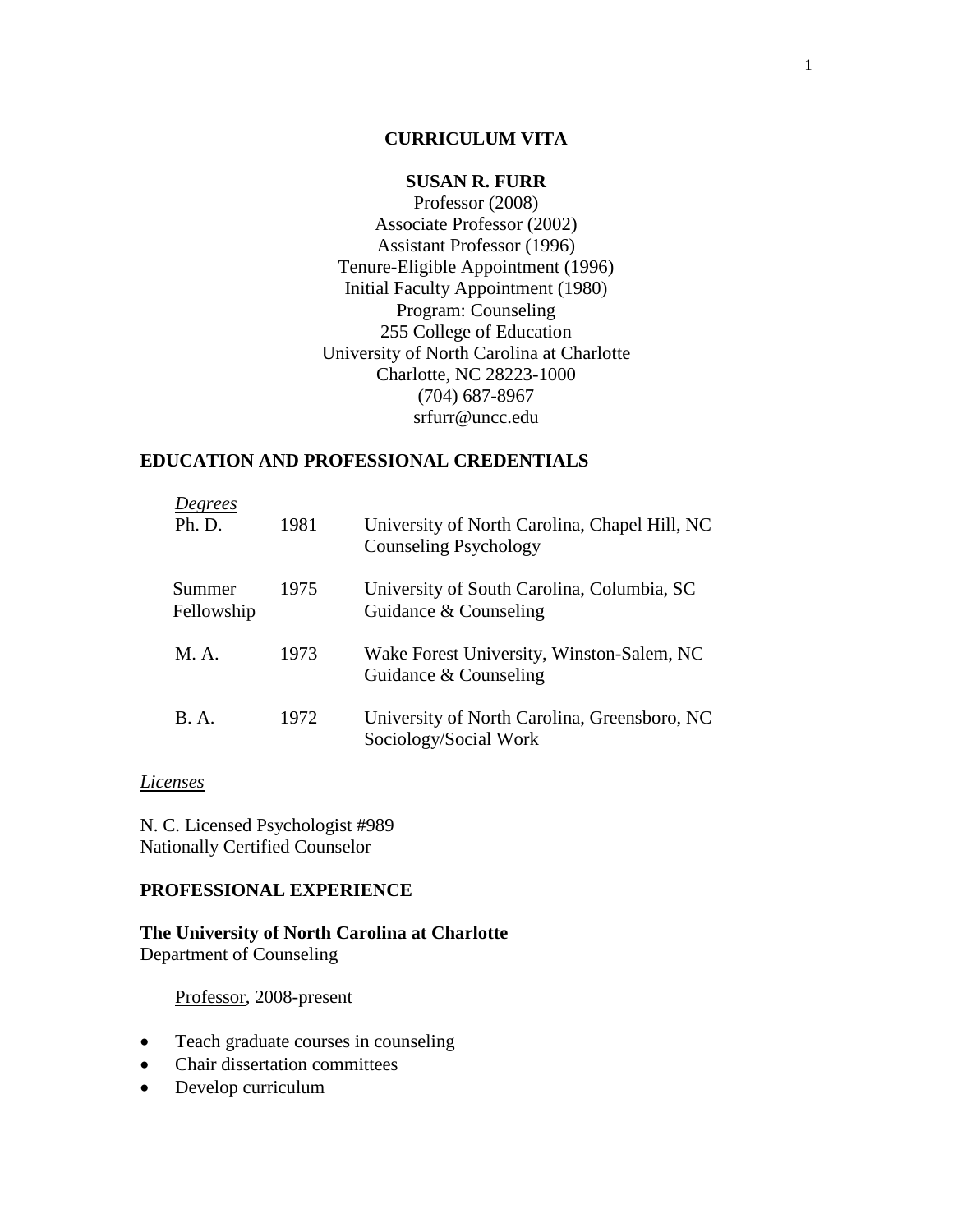- Advise graduate students
- Supervise practicum students
- Serve on graduate committees
- Serve on departmental, college, and university committees

## Department Chair, 2004-2010

- Manage department of ten professors and two support staff
- Administer budget
- Oversee scheduling
- Conduct annual reviews
- Initiate and direct strategic planning

## Associate Professor, 2002-2008

- Develop curriculum
- Chair dissertation committees
- Teach graduate courses in counseling program
- Advise graduate students
- Supervise practicum students
- Serve on graduate committees
- Serve on departmental, college, and university committees
- Coordinate Teacher Education Freshman Learning Community

## Clinical Coordinator, 2001-2003

- Maintain database of clinical sites
- Establish new sites
- Coordinate student registration for sites

## Assistant Professor, 1996-2002

- Teach graduate courses in counseling
- Serve on graduate committees
- Advise graduate students
- Develop curriculum
- Supervise graduate students
- Serve on departmental, college, and university committees

## Department of Human Services

 Assistant Professor, 1980-1996 (joint appointment)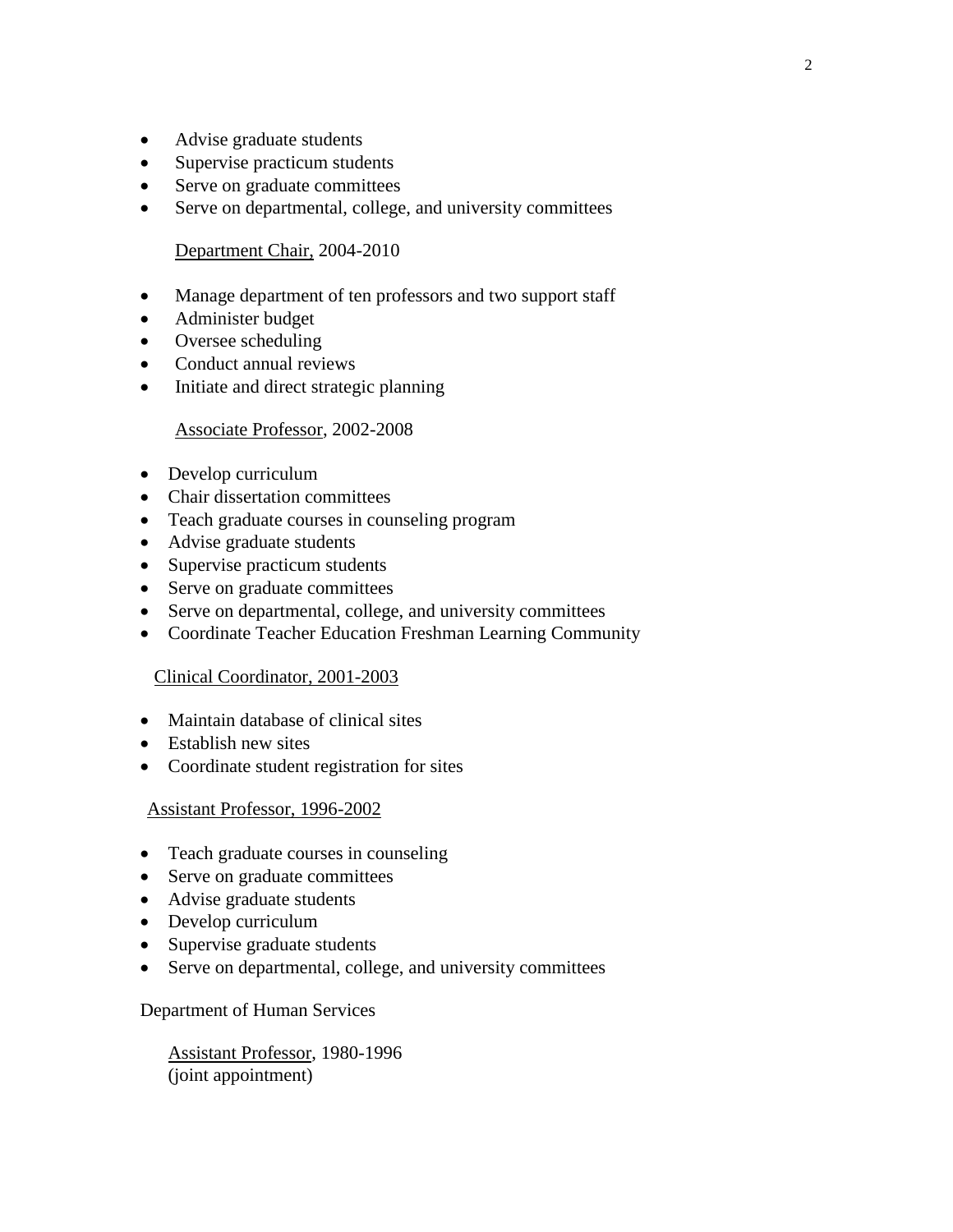- Coordinated College Student Personnel Program
- Taught one graduate course in counseling each semester
- Advised graduate students
- Served on graduate committees

# **UNC Charlotte Counseling Center**

## Counseling Psychologist, 1980-1996

- Provided individual and group counseling to students, faculty, and staff
- Supervised professional staff for licensure
- Supervised graduate student trainees
- Provided outreach programs to residence halls, academic classes, and staff organizations
- Consulted with faculty and staff
- Provided emergency on-call services

Training Director, 1990-1996

- Coordinated the selection, supervision, and evaluation of masters and doctoral trainees
- Organized a comprehensive training program

Interim Career Coordinator, 1995-1996

- Planned and coordinated career development activities for Counseling Center
- Led career development workshops
- Served as liaison and coordinating career development activities with Career Center

## **The University of Texas at Austin**

Counseling and Psychological Services Center

## Psychology Intern, 1979-1980

- Provided individual and group counseling to students
- Supervised graduate students
- Designed and led outreach activities

## **University of North Carolina at Chapel Hill**

Guidance, Research, In-Service Training, and Support Project Director of Research, 1976-78

School of Education Teaching Assistant, Summer 1978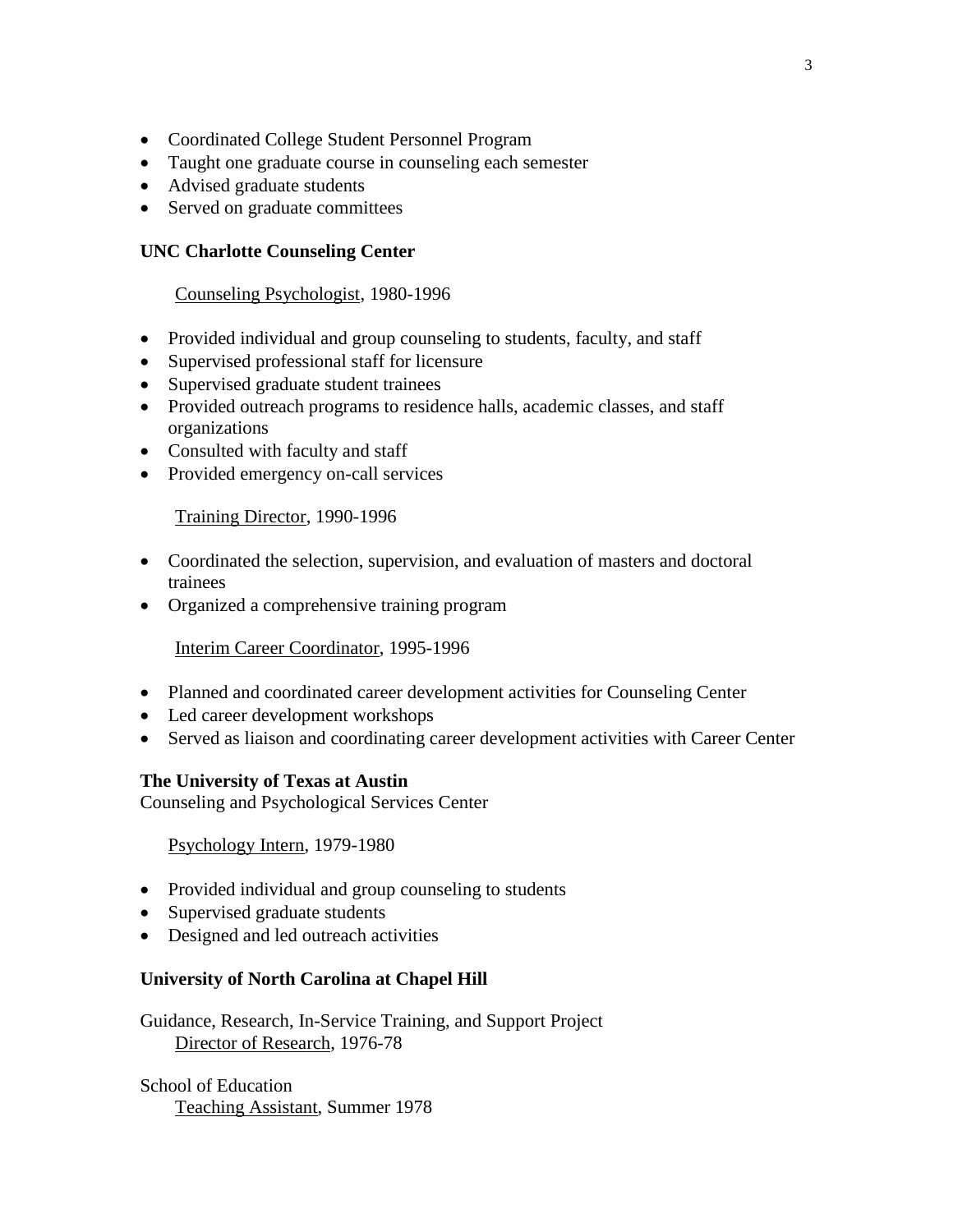General College Academic Advisor, 1977-1979

University Counseling Center College Counselor, 1977-1978

Premedical/Predental Advising Office Advisor, 1976-1977

N. C. Pre-Release Program, Greensboro, North Carolina Skills Trainer, Summer 1977

## **Northwest Middle School**

Travelers Rest, South Carolina Guidance Counselor, 1973-1976

- Counseled students individually and in small groups
- Conducted home visits
- Consulted with teachers and administrators about problematic situations
- Conducted parent conferences
- Coordinated referrals for assessment for exceptional children programs
- Maintained student records
- Advised student groups

## **CURRENT PROFESSIONAL ASSIGNMENTS**

## *Teaching Assignments*

CSLG 6120 Group Counseling CSLG 8681/7681 Grief and Loss (3) CSLG 7430 Practicum (3) CSLG 7435 Internship (3) CSLG 8680/7680 Crisis Intervention (3) CSLG 8445 Doctoral Teaching Internship (3) CSLG 8107 Advanced Group (1)

*Course Development*

CSLG 8680/7680 Crisis Intervention (3) CSLG 8681/7681 Grief and Loss (3) CSLG 8203 Instructional Theory in Counselor Education (3) CSLG 8645 Cognitive-Behavior Theory and Practice (3) CSLG 8646 Administration and Leadership of School Counseling Services (3)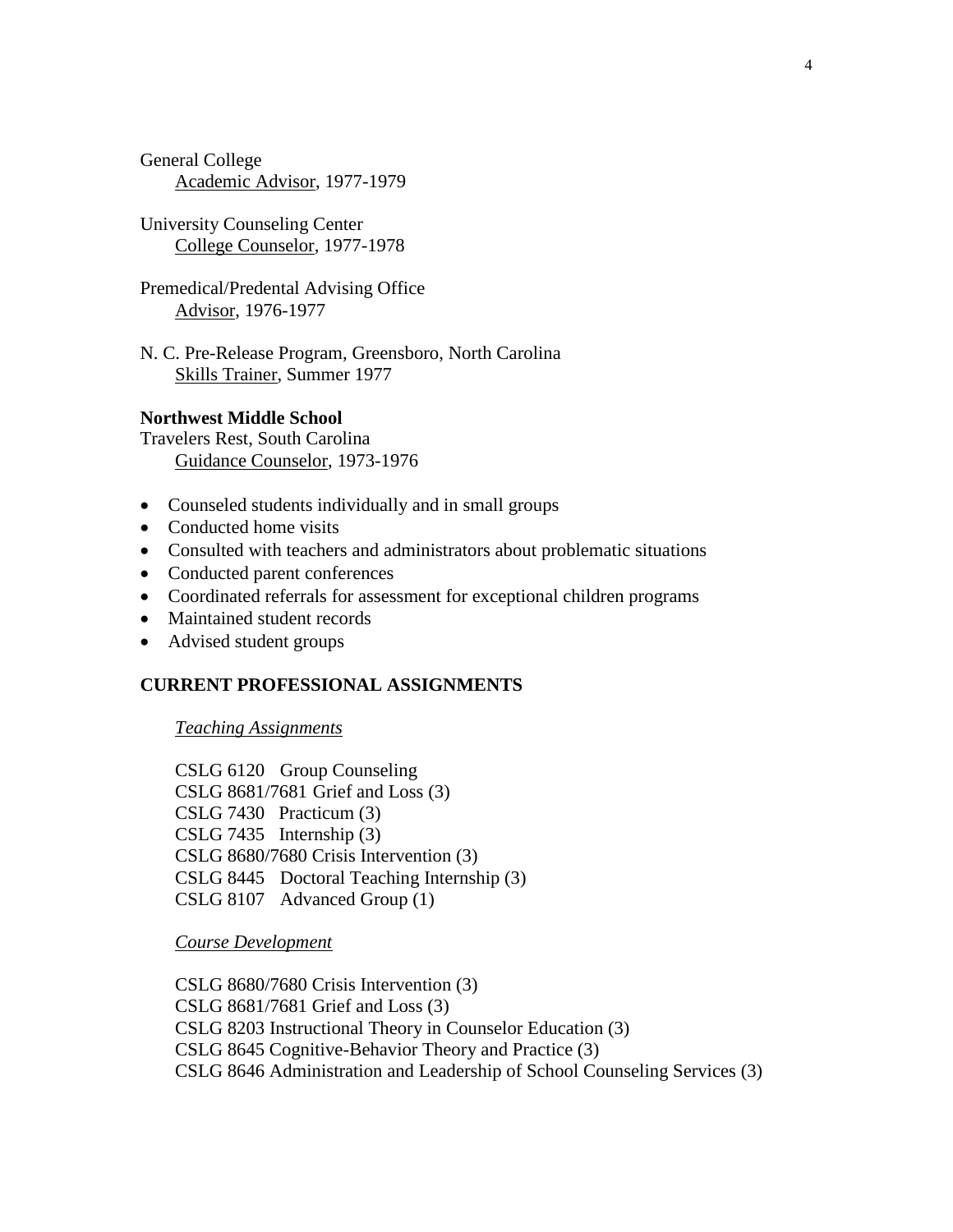#### *Curriculum Development*

### Ph. D. in Counseling Planning Committee

#### *Advising*

15 graduate students in the M. A. Counseling Program

12 graduate students in Post Master's Certificate Program in School Counseling 2 doctoral students

## Dissertation Committees

Chair:

- Burton, S. (2012). Managing Conflict in Multicultural Classes: Examining the Relationship Between Severity of Conflict and the Use of Interventions by University Instructors to Manage and Resolve Conflict.
- Brown-Rice, K. (2011). Examining the Impact of Classmates' Problems of ProfessionalCompetency on Pre-Service Counselors.
- Rousey, S. (2010). The Effects of Viewing Film Clips on Multicultural Awareness and Empathy in Pre-Service Counselors.
- Black, T. (2008). African American Fathers, Missing in Action: An Exploration of the Developmental Characteristics of African American men who become Absent Fathers
- Callahan, B. (2006). The Relationship Between Intellectual Development and Ethical Decision Making in Substance Abuse Counselors
- Clark, D. (2006). Adherence to the ASCA National Model for School Counselors as Related to Student Academic Achievement and Counselor Self-Efficacy.
- Napolitano, L. (2005). Impact of Psychological Abuse in Intimate Heterosexual Relationships on Development of Fibromyalgia and/or Rheumatoid Arthritis in Female Victims
- Virkler, P. (2005). Relationship Between Childhood Sexual Abuse and Measures of Depression, Anxiety, and Revictimization in Females Aged 55 to 85.

Committee Member Counseling:

Harden, D. (graduated 2014) Moore, S. (graduated 2014) Van Horne, J. (graduated 2014) Cann, M. (graduated 2014 Smith, L. (graduated 2011) Linn, Joanna (graduated 2011) Dickerson, A. (graduated 2011) Olivera-Celdran, G. (graduated 2011) Rorrer, A. (graduated 2009) Rogers, G. (graduated 2007).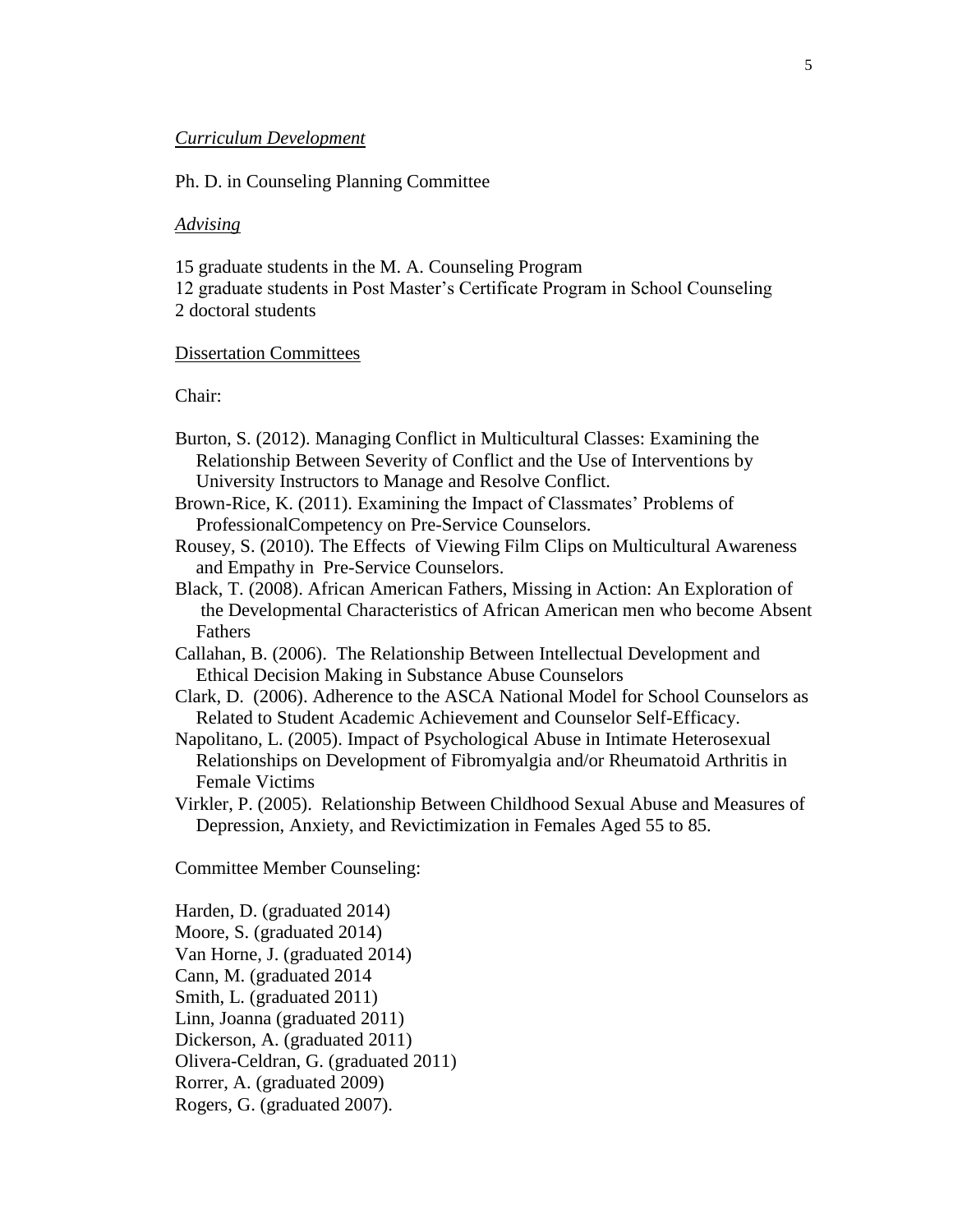Troff, E. (graduated 2007). Kooyman, L. (graduated 2006). Mangus, V. (graduated 2005). Scarboro. B. (graduated 2004).

Outside Committee Member:

Addington, E. Health Psychology Groleau, J. Health Psychology Stamper, S. Educational Leadership Thompson, J. Special Education (graduated 2014) Lounsbury, K. Special Education (graduated 2014)

Thesis/Research Projects

Chair:

Graham, S. (2000). Religion and spirituality in coping with stress.

Lemond, J. (1999). Increasing academic success in low-achieving high school freshmen.

Committee Member:

 Brewington, J. (1999). An investigation of the relationship between Holland type and the grief response to job loss.

Morgan, M. (1999). Measuring the effectiveness of group training in problemsolving skills.

## **RESEARCH**

#### *Book Chapters*

- **Furr, S.R**., Briggs, W.P., & Magnus, V. A. (2012). Understanding wealth and privilege. In D. C. Sturm & D. M. Gibson (Eds.), *Social class and the helping professions: A clinician's guide to navigating the landscape of class in America* (pp. 69-86)*.* New York: Routledge.
- Falls, L., & **Furr, S.** (2009). Types of group work. In B. Erford (Ed.). *ACA Encyclopedia of Counseling*. Alexandria, VA: American Counseling Association, pp. 241-245.
- **Furr, S.** (2004). Spirituality and grief. In M. Burke, J. Chauvin, & J. Miranti . (Eds.). *Spirituality in counseling and therapy: A developmental and multicultural approach.*  Los Angeles: Accelerated Development.
- **Furr, S.** (2001). Crossing: Men and women in traditionally opposite sex careers. In Diamant, L., & Lee, J. *The psychology of sex, gender, and jobs: Issues and solutions.* Westport, CT: Greenwood Press.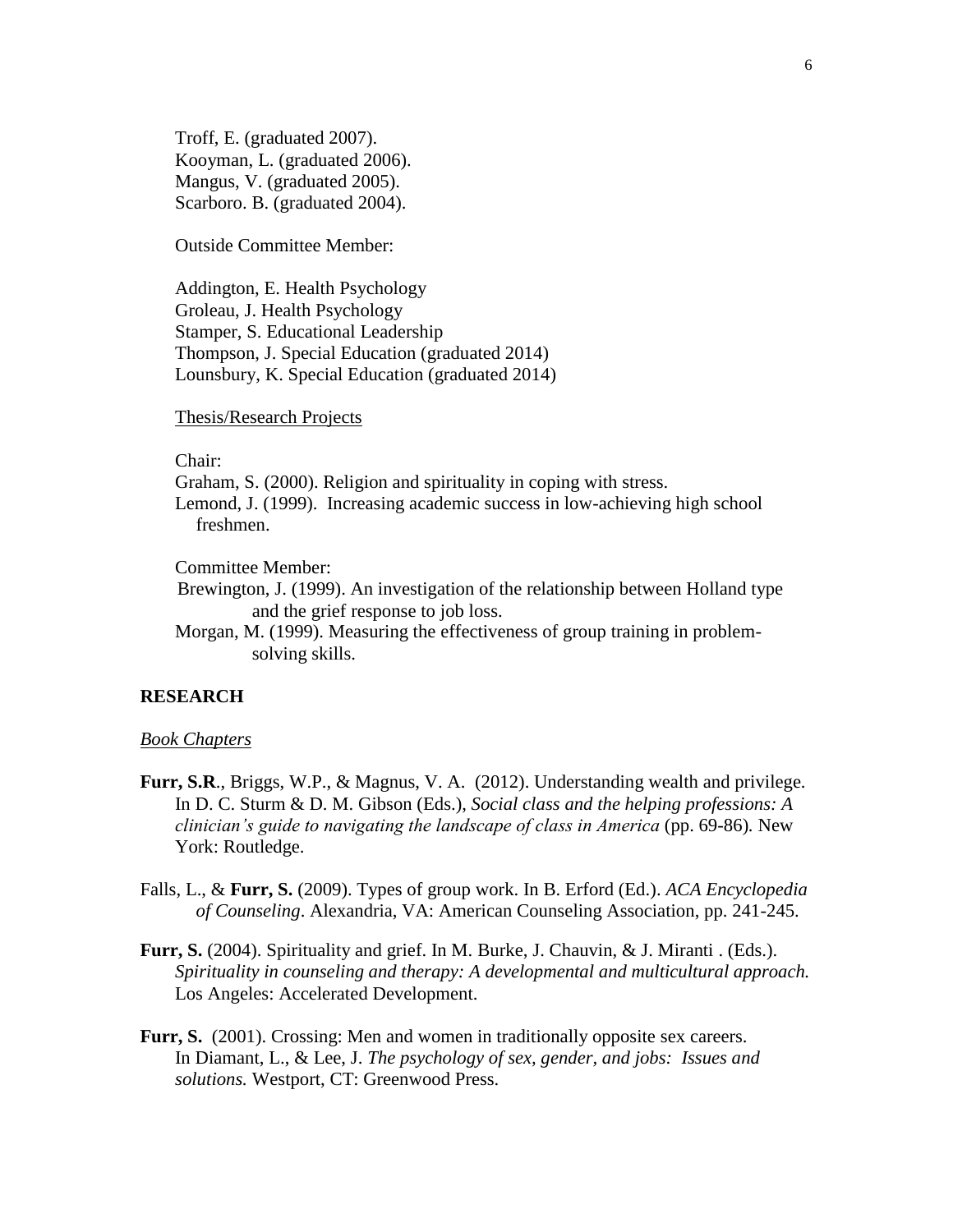Furr, S., & Fulkerson, K. (1979). Sex differences. In R. Coop & M. McCandless, *Adolescents: Behavior and development.* New York: Holt, Rinehart and Winston, Inc.

### *Refereed Publications (\*denotes data-based)*

- \*Brown-Rice, K., & **Furr, S.** (2015). Differences in college Greek members' binge drinking behaviors: A dry/wet house comparison. *The Professional Counselor, 5,* 354-364. doi:10.15241/kbr.5.3.354
- \*Brown-Rice, K., Furr S., & Jorgensen, M. (2015) Analyzing Greek members alcohol consumption by gender and the impact of alcohol education interventions. *Journal of Alcohol and Drug Education, 59,* 19-38.
- \*Brown-Rice, K. & **Furr, S.** (2015), Gatekeeping Ourselves: Counselor Educators' Knowledge of Colleagues' Problematic Behaviors. *Counselor Education and Supervision*, 54,176–188. doi: 10.1002/ceas.12012.
- **\*Furr, S. R**., Johnson, W. D. and Goodall, C. S. (2015), Grief and Recovery: The Prevalence of Grief and Loss in Substance Abuse Treatment. *Journal of Addictions & Offender Counseling, 36*, 43–56. doi: 10.1002/j.2161- 1874.2015.00034.x
- \*Burton, S. & **Furr, S**. (2014). Conflict in multicultural classes: Approaches to resolving difficult dialogues. *Counselor Education and Supervision, 53.* 97-110.
- Brown-Rice, K. A., & **Furr, S**. (2014). Lifting the empathy veil: Engaging in competent supervision. In G. R. Walz, J. C. Bleuer, & R. K. Yep (Eds.), *Ideas and research you can use: VISTAS 2014* (pp. 1-11). Retrieved from [http://www.counseling.org/knowledge-center/vistas/vistas-2014](https://urldefense.proofpoint.com/v1/url?u=http://www.counseling.org/knowledge-center/vistas/vistas-2014&k=rPDsRmU4QOB12tMYRtqLtA%3D%3D%0A&r=NR58%2F764AqBHofnGQx%2FZdQJYajOZN%2BBnU888T3nr0eI%3D%0A&m=YxMDf0drTshtodvlvaFNTZXCUIJHLmUsHeOze1vJkCs%3D%0A&s=a2cc9576f5866c614135331ee2f3d31086dfa5a6c8810249c179dc4957a28bba)
- \*Brown-Rice, K. A., & **Furr, S**. (2013). Pre-service counselors' knowledge of classmates' problems of professional competency. *Journal of Counseling and Development, 91,* 224-233.
- \*Ilhan, T., Korkut-Owen, F., **Furr, S.,** & Parikh, S. (2012). International counseling students in Turkey and their training experiences. *International Journal for the Advancement of Counselling, 34,* 55-71.
- Parikh, S., VanderGast, T., Sifford, A., & Nance, J., & **Furr, S**. (2011). Advanced experiential group training: An evaluation of the facilitation and supervision experience. *NC Perspectives.*
- Rorrer, A., & **Furr. S.** (2009). Using film as a multicultural awareness tool in teacher education. *Multicultural Perspective, 11,* 162-168*.*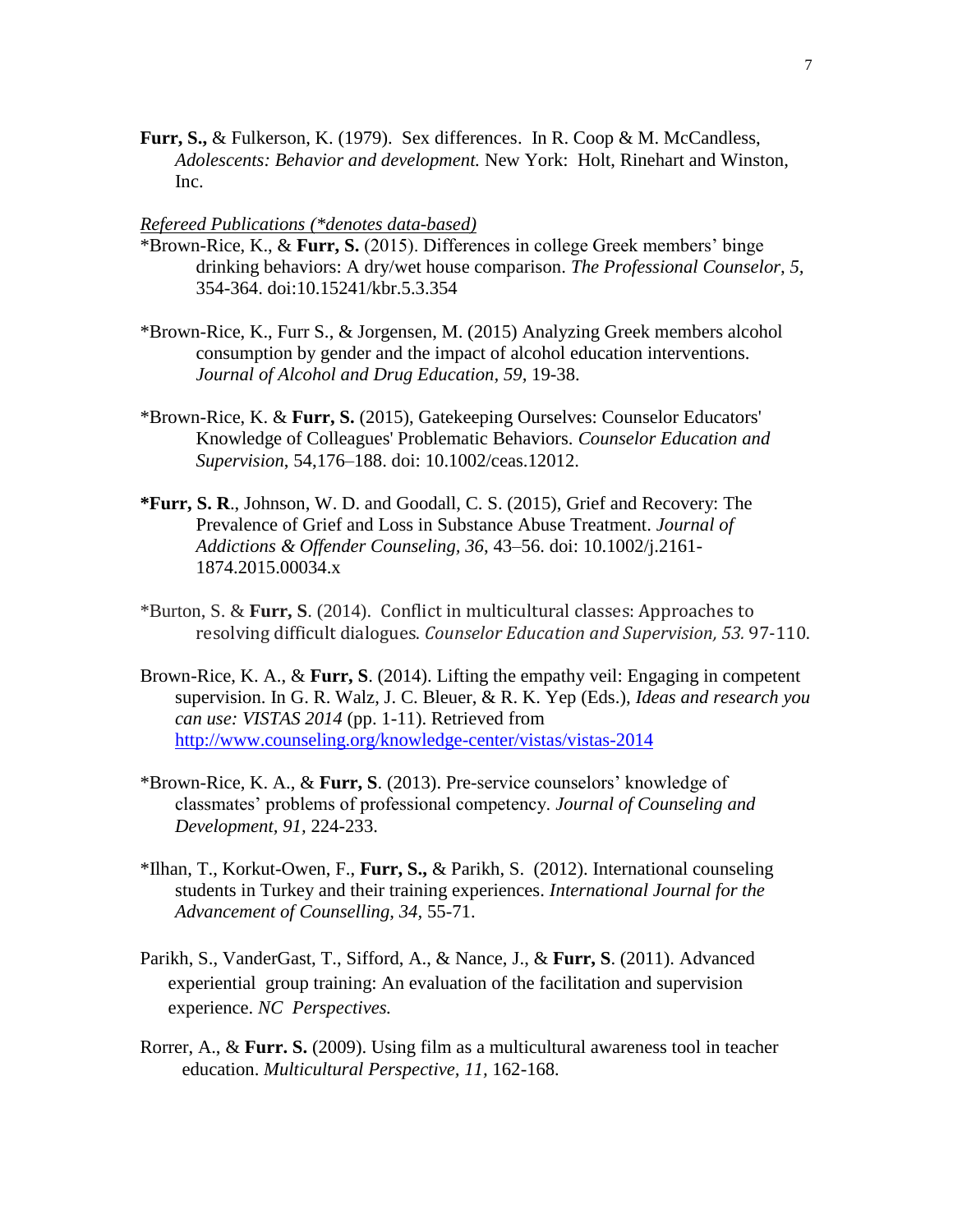- **\*Furr, S**., Post, P., & Niedringhaus, J. (2008). Meeting the needs of students: Perceived versus ideal roles of professional school counselors. *NC Perpectives, 2,* 14-22.
- \*Westefeld, J., Homaifar, B., Spots, J., **Furr, S.,** Range, L., & Werth, J. (2005) Perceptions concerning college student suicide: Data from four universities. *Suicide and Life Threatening Behavior*, *35,* 640-645. \*
- \*Brewington, J. O., Nassar-McMillan, S. C., Flowers, C. P., & **Furr, S. R.** (2004). A preliminary investigation of factors associated with job loss grief. *Career Development Quarterly, 53,* 78-83. \*
- **Furr, S.,** & Carroll, J. (2003). Influence of critical incidents on counselor development. *Journal of Counseling and Development, 81,* 483-489*.\**
- Flowers, C., Bray, M., **Furr, S.,** & Algozzine, R. (2002). Accessibility of counseling education programs' web sites for students with disabilities. *Journal of Technology in Counseling.* Retrieved September 17, 2002 from World Wide Web: jtc. Colstate.edu/vol2\_2/flowersbray.htm.
- **\*Furr, S.,** & Elling, T. (2002). African-American students in a predominantly-white university: Factors associated with retention. *The College Student Journal, 36,* 188- 199.\*
- \*Ewing, M., Nassar-McMillan, S., Lambert, R., & **Furr, S**. (2001). Career indecision and program effectiveness: Using the Career Decision Profile to evaluate service outcome. *Student Affairs Journal Online.* Retreived December 12, 2001 from World Wide Web: [http://sajo.org.\\*](http://sajo.org.*/)
- \*Graham, S., **Furr, S.,** Flowers, C., & Burke, M. (2001). Religion and spirituality in coping with stress. *Counseling and Values, 46,* 2-13.\*
- **\*Furr, S.,** Westefeld, J., McConnell, G., & Jenkins, M. (2001). Suicide and depression among college students: A decade later. *Professional Psychology: Research and Practice, 32,* 97-100.\*
- **Furr, S.** (2000). Structuring the group experience: A format for designing psychoeducational groups*. The Journal for Specialists in Group Work, 25*, 29-49.
- **Furr, S.** & Barret, B. (2000). Teaching group counseling skills: Problems and solutions. *Counselor Education and Supervision, 40,* 94-104.
- **\*Furr, S.,** & Elling, T. (2000). The impact of work on college student involvement. *NASPA Journal, 37,* 454-470\*
- **\*Furr, S.** (1999). Training graduate students in college counseling centers: Do the benefits outweigh the costs? *Journal of College Counseling, 2,* 42-48.\*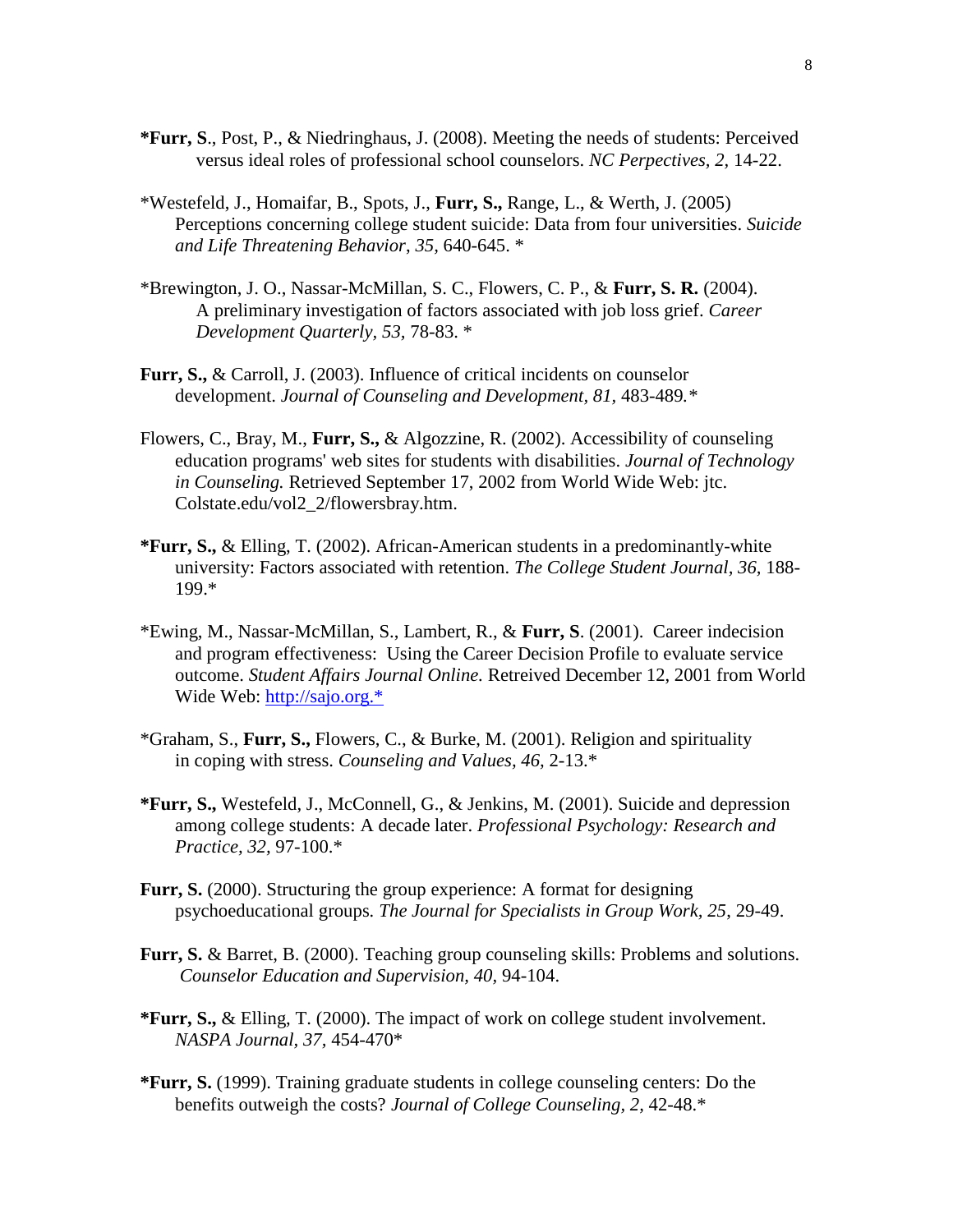- **Furr, S**., & Simpson, J. (1989). Responding to the death of a college student. *Journal of College and University Student Housing, 19,* 17-21.
- **Furr, S**., & Lutz, J. (1987). Emerging leaders: Developing leadership potential. *Journal of College Student Personnel, 28*, 86-87.\*
- \*Westefeld, J., & **Furr, S.** (1987). Suicide and depression among college students. *Professional Psychology: Research and Practice, 18,* 119-123.\*
- \*Brown, D., **Furr, S.,** Fulkerson, K., Ware, W., & Voigt, N. (1984). Locus of control, sex-role orientation, and self-concept in black and white third and sixth grade male and female leaders in a rural community*. Developmental Psychology, 20,* 717-721.\*
- \*Clodfelter, I., **Furr, S.,** & Wachowiak, D. (1984). Student living environment and perceived impact on academic performance. *Journal of College and University Housing, 14,* 1821.\*
- **Furr, S.,** & Joseph, F. (1984). Emerging leaders: A developmental program for freshmen. *Student Services Compendium, 3,* 61-66.
- \*Simono, R., Wachowiak, D., & **Furr, S.** (1984). Student living environments and perceived impact on academic performance: A brief follow-up. *Journal of College and University Housing, 14,* 22-24.\*
- \*Fulkerson, K., **Furr, S.,** & Brown, D. (1983). Expectations and achievements among third, sixth, and ninth grade black and white males and females. *Developmental Psychology, 19,* 231-236.\*
- **Furr, S.,** & Gannaway, L. (1982). Easing the sophomore slump: A student development approach. *Journal of College Student Personnel, 23,* 340-341.
- **Furr, S**. (1977). On becoming more effective. *Journal of N. C. Personnel and Guidance Association,* Spring, 52-54.

### *Works in Progress*

Black, T., & Furr, S. (in progress). African American fathers, missing in action: an exploration of the developmental characteristics of African American men who become absent fathers.

\*data-based research

## **EDITORIAL ASSIGNMENTS**

Editorial Board, *Journal of Addictions and Offender Counseling*, 2001-present.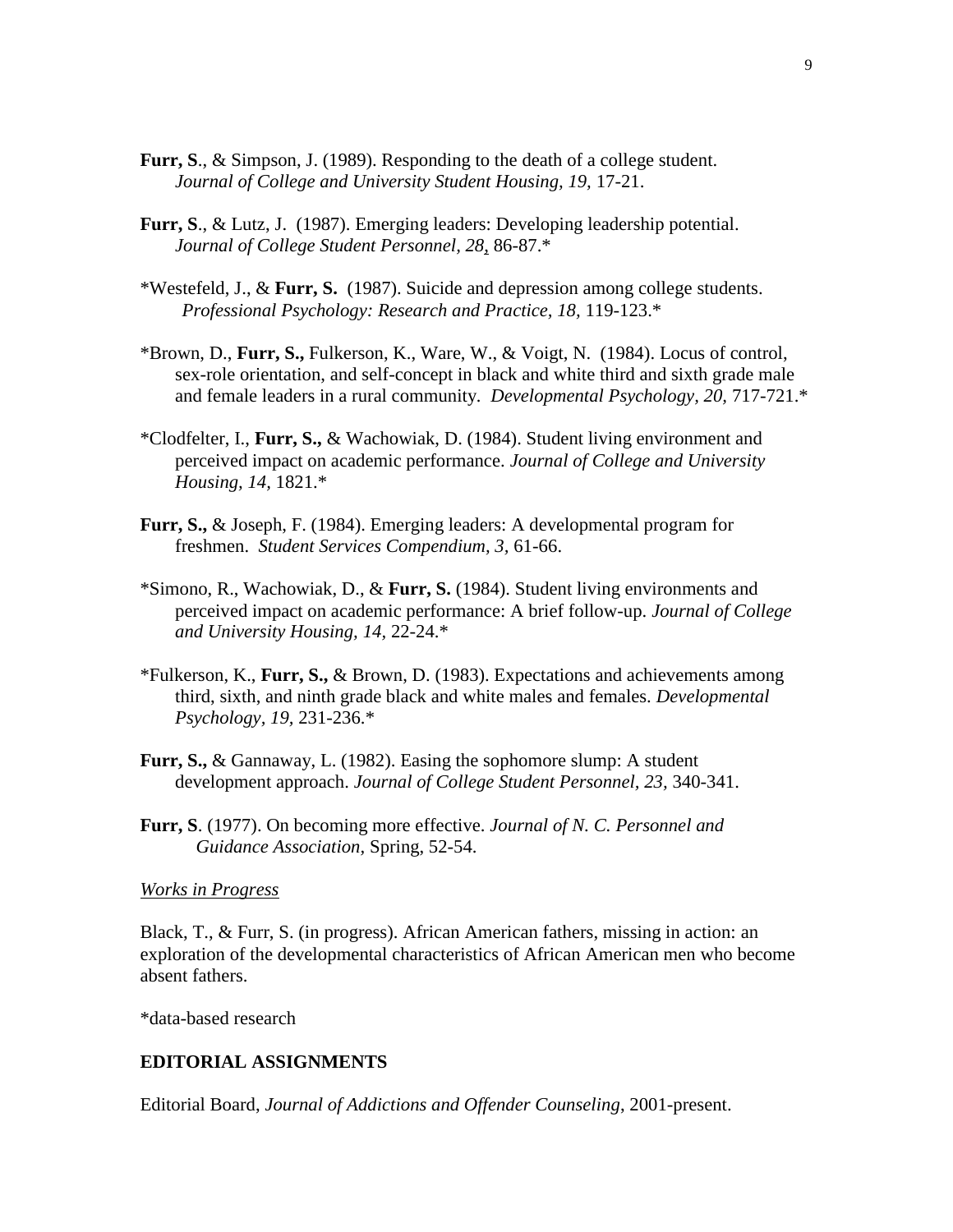Editor, *IAAOCC News* (Newsletter for The International Association of Addictions and Offender Counselors, A Division of the American Counseling Association) 1999 present.

#### **REFEREED (NATIONAL) PRESENTATIONS**

- **Furr, S.,** & Hunsucker, K. (2014, March). The long good-bye: Grief work in substance abuse counseling. Learning Institute presented at the American Counseling Association, Honolulu, HI
- Brown-Rice, K., & **Furr, S.** (2013, October). Do supervisors and counselor educators have an empathy veil? Roundtable presentation at the Association for Counselor Educators and Supervisors annual meeting, Denver, CO.
- Magnus, V. A., Briggs, W. P., & **Furr, S. R**. (2012). The season for self-care. Learning Institute presented at the American Counseling Association conference in San Francisco.
- Brown-Rice, K. A., & **Furr, S.** (2011). Examining pre-service counselors' observations and knowledge of classmates' problems of professional competency. Educational Session presented at the Association for Counselor Education and Supervision conference in Nashville.
- Brown-Rice, K. A., & **Furr, S.** (2011). Is impairment the correct terminology for counselor educators and supervisors to use in gatekeeping and remediation? Rountable presented at the Association for Counselor Education and Supervision conference in Nashville.
- **Furr, S**., & Hunsucker, K. (2010, March). *The long good-bye: Grief work in substance abuse counseling.* Learning Institute presented at the meeting of the American Counseling Association, Pittsburgh, PA.
- **Furr, S.,** Abrams, L., Lassiter, P., & Ng. K. (2009, October). *Transforming the curriculum: Developing a multiculturally sensitive counseling program.* Paper presented at the meeting of the Association for Counselor Education and Supervision, San Diego.
- Briggs, W., Cooper, J., **Furr, S.**, Magnus, V., & Scarboro, B. (2008, March). *"If I had only known . . ." Lessons from the field.* Learning Institute presented at the meeting of the American Counseling Association, Honolulu, Hawaii.
- **Furr, S.**, Hunsucker, K., & Miller, G. (2008, March). *After the storm is over: A grief perspective on disaster mental health work.* Learning Institute presented at the meeting of the American Counseling Association, Honolulu, Hawaii.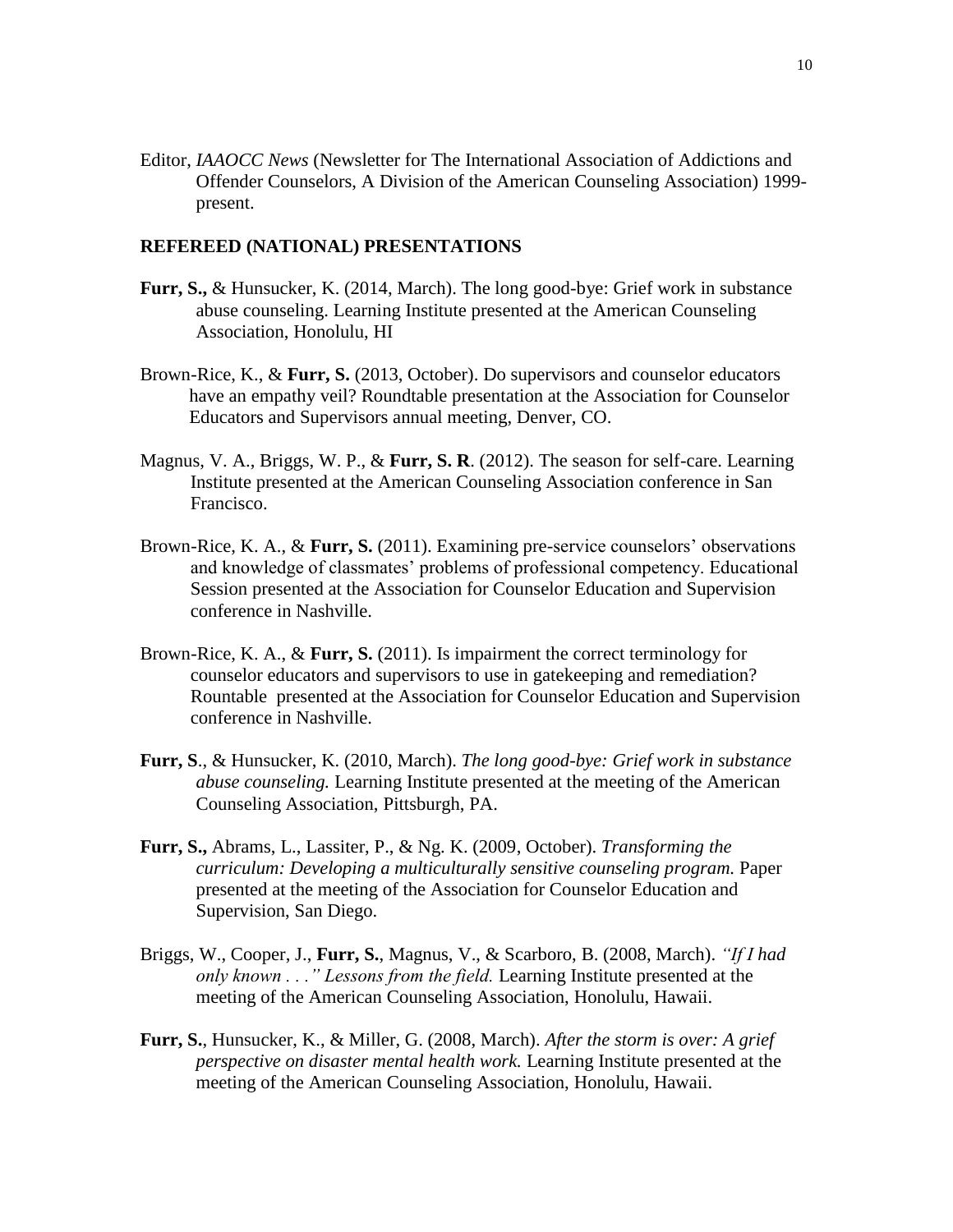- Norem, K., Magnuson, S., Medina, S., Gillen, M., & **Furr, S.** (2008, March). *Successful publication in ACA Branch journals: A publication awaits you.* Learning Institute presented at the meeting of the American Counseling Association, Honolulu, Hawaii.
- **Furr, S.,** & Hunsucker, K. (2007, March). *The long good-bye: Grief work in substance abuse counseling.* Learning Institute presented at the meeting of the American Counseling Association, Detroit.
- Callahan, B., & **Furr, S.** (2007, March). *The relationship between intellectual development and ethical decision-making in substance abuse counselors.* Research poster session presented at the meeting of the American Counseling Association, Detroit.
- Noren, K., Magnuson, S., Black, L., Callahan, C., Davis, T., Duncan, K., **Furr, S.,** Grant, D., Medina, S., & Cannon, E. ((2007, March). *ACA Branch Journals: A Publication Venue Opportunity Awaits You.* Panel presentation at the meeting of the American Counseling Association, Detroit.
- Blowers, A., Blat, C., Leeman, C., & **Furr, S.** (2007, February). *Assessing the Impact of Residential Learning Communities.* Paper presented at the 26th Annual Conference on The First-Year Experience, Addison, Texas
- Clark, D., Callahan, B., & **Furr, S.** (2006, April). *Impact of grief on counselor development.* Paper presented at the meeting of the American Counseling Association, Montreal, Quebec.
- **Furr, S**., & Hunsucker, K. (2006, April). *It goes with the territory: Grief and loss issues in substance abuse treatment.* Paper presented at the meeting of the American Counseling Association, Montreal, Quebec.
- **Furr, S.** (2004, April). *Applying ethical standards: Changes to student perspectives over time.* Research presentation at the meeting of the American Counseling Association, Kansas City.
- **Furr, S**. (2004, April). *Using technology to teach the design of psychoeducational groups.* Presentation at the meeting of the American Counseling Association, Kansas City.
- **Furr, S.** (2002, March). *Student perceptions of training in group work: Meeting ASGW standards.* Research poster session presented at the meeting of the American Counseling Association, New Orleans.
- **Furr, S.,** & Post, P. (2001, April). *Actual and ideal roles of school counselors.* Research poster session presented at the meeting of the American Counseling Association, San Antonio.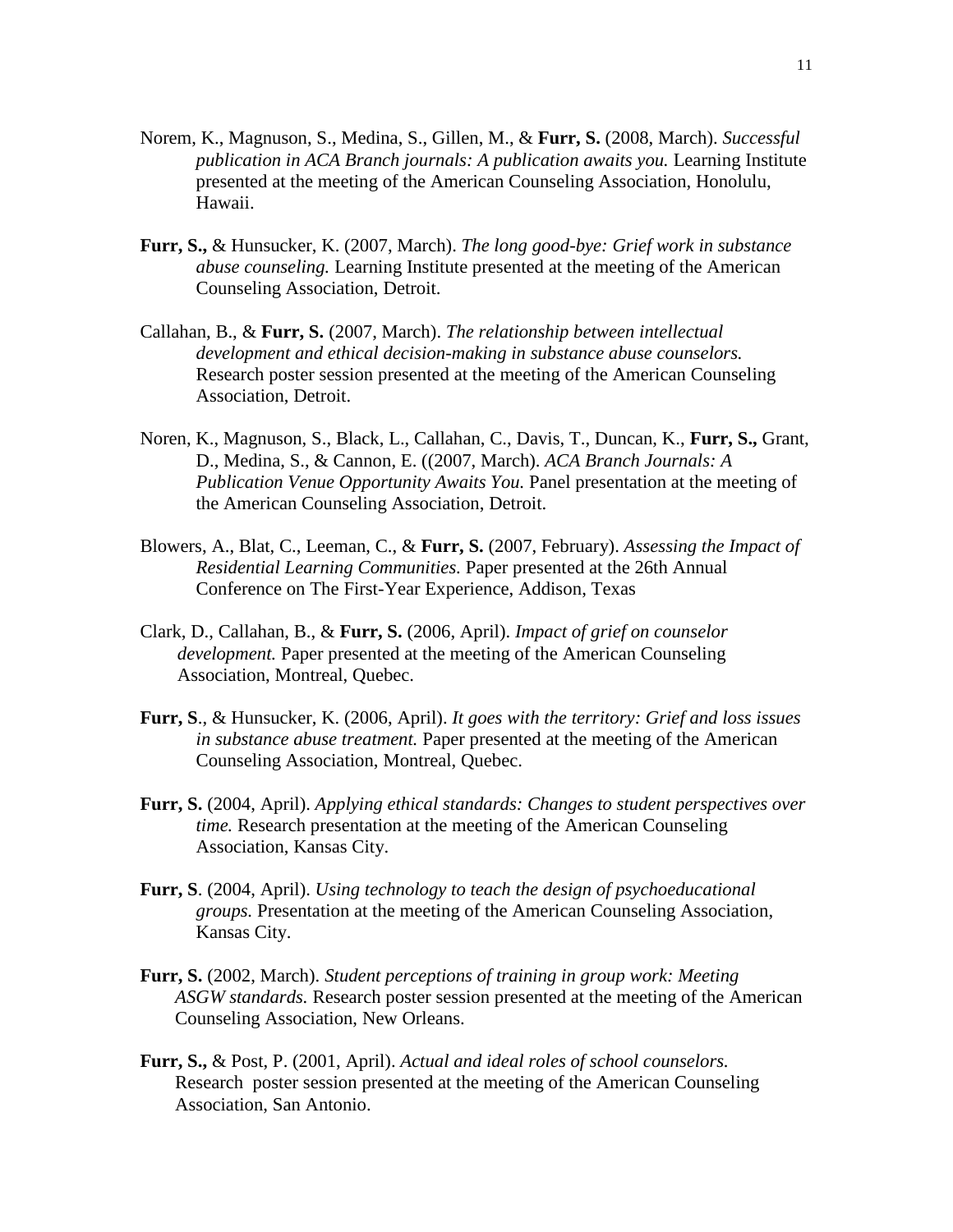- Elling, T., & **Furr, S.,** (2000, June). *The Freshman Year Experience Team: Engaging students and assessing outcomes through data integration.* Paper presented at the meeting of the American Association for Higher Education, Charlotte, NC.
- Nassar-McMillan, S., & **Furr, S**., (2000, March). *Counseling Arab-Americans.* Paper presented at the meeting of the American Counseling Association, Washington, D. C.
- McCullife, G., Granello, D., Smith, J., & **Furr, S.,** (1999, October). *Qualitative research in counselor education.* Paper presented at the meeting of the Association for Counselor Education and Supervision, New Orleans.
- **Furr, S.** (1999, April). *Suicide and depression among college students.* Paper presented at the meeting of the American Counseling Association, San Diego.
- Westefeld, J., & **Furr, S**. (1999, August). *Suicide and depression among college students.* Research poster session presented at the meeting of the American Psychological Association, Boston.
- Nassar-McMillan, S., **Furr, S**., & Ewing, M. (1998, July). *Career indecision and program effectiveness: Using the Career Decision Profile to evaluate service outcome.* Paper presented at the meeting of the National Career Development Association, Chicago.
- **Furr, S**., & Carroll, J. (1998, March). *Critical incidents in the training of counselors.* Paper presented at the meeting of the American Counseling Association, Indianapolis.
- **Furr, S.,** & Dodge, L. (1990, April). *Ethics and the student affairs professional.* Paper presented at the meeting of the American College Personnel Association, St. Louis.
- **Furr, S.,** May, D., & Luko, V. (1984, March). *An outreach approach to eating disorders.* Paper presented at the meeting of the American College Personnel Association, Baltimore.
- **Furr, S**., & Joseph, F. (1984, March). *Emerging leaders: The development of leadership potential.* Paper presented at the meeting of the American College Personnel Association, Baltimore.
- Fulkerson, K., & **Furr, S**. (1983, March). *Structuring the group experience.* Paper presented at the meeting of the American College Personnel Association, Houston.
- Westefeld, J., & **Furr, S**. (1982, August). *Innovations in consultation and mental health education: The use of media in outreach.* Paper presented at the meeting of the American Psychological Association, Washington, D.C.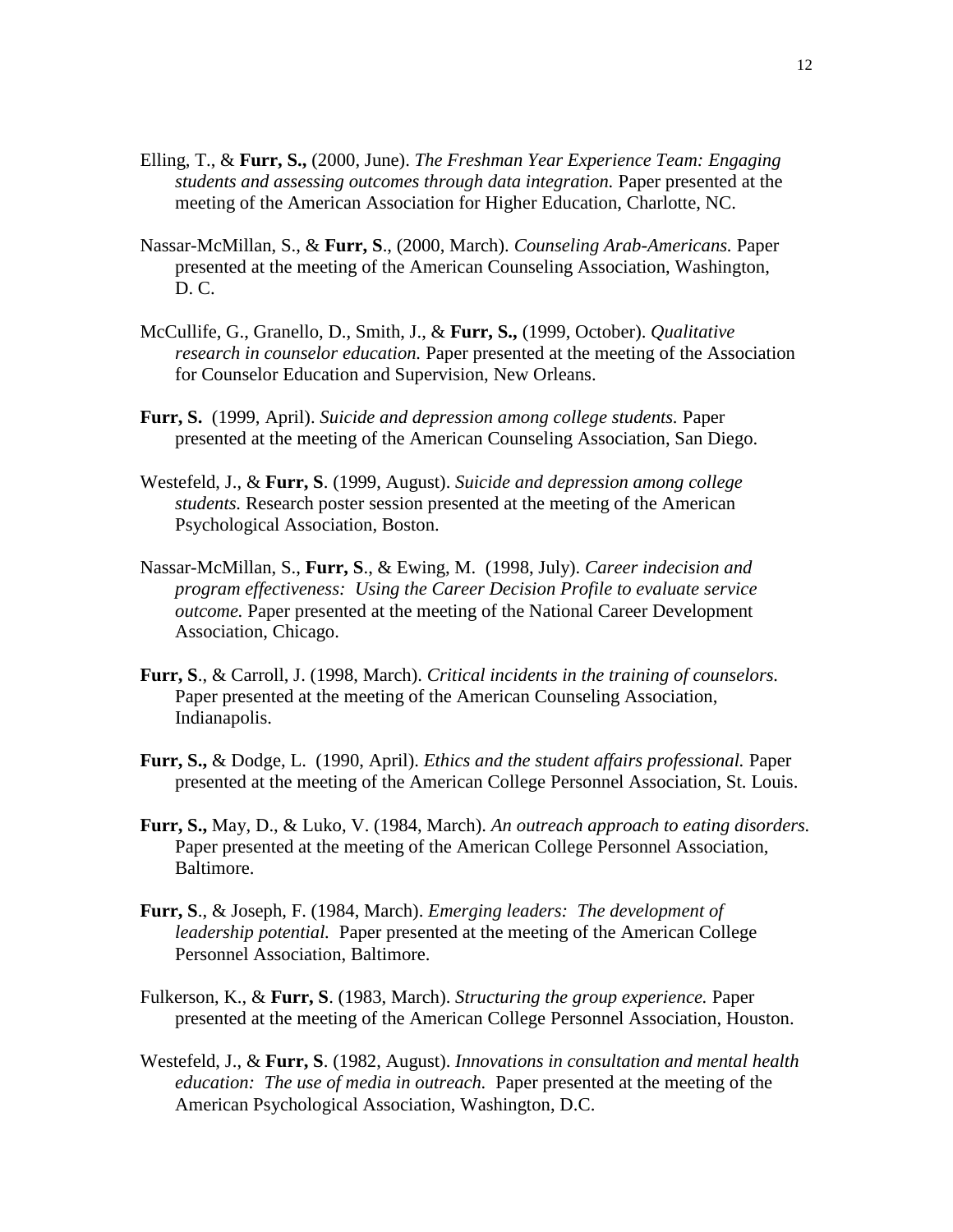**Furr, S.,** & Fulkerson, K. (1982, August). *Theory, design, and implementation of structured groups.* Paper presented at the meeting of the American Personnel and Guidance Association, Detroit.

#### **REFEREED (STATE/REGIONAL) PRESENTATIONS**

- Lassiter, P**., Furr, S**., Lainas, A., & Berwick, A. (2012). *Preparing doctoral students as clinical supervisors: A multi-layered model*. Roundtable presented at the Southern Association for Counselor Education and Supervision Conference, Savannah, GA.
- Miller, G., Davis, K., Brooks, B., & **Furr, S.** (2007, January). *Preparation for evidencebased practices: How to meet the challenge.* Durham NC: North Carolina Counseling Association Conference.
- Callahan, B., & **Furr, S.** (2006, October). *Ethical decision-making: A need for supervision and training.* Paper presented at the meeting of the Southern Association for Counselor Education and Supervision, Orlando, FL.
- Clark, D., Callahan, B., & **Furr, S.** (2006, October). Empowering grieving students: What do students need from supervisors? Paper presented at the meeting of the Southern Association for Counselor Education and Supervision, Orlando, FL.
- Clark, D., Callahan, B., & **Furr, S.** (2004, September). *Impact of grief on counselor development.* Paper presented at the meeting of the Southern Association for Counselor Education and Supervision, Athens, GA.
- Ng, K., Abrams, L., & **Furr, S.** (2004, October). *Multiculturism and counselor development*. Paper presented at the North Carolina Association for Counseling and Development, Durham, NC.
- **Furr, S.,** Callahan, B., & Moseley, S. (2003, September). *Leadership and design of psychoeducational groups: Meeting ASGW Standards.* Paper presented at the meeting of the Southern Association for Counselor Education and Supervision, Chattanooga, TN.
- **Furr, S**. (2002, February). *Counseling student perceptions of ethical behavior.* Paper presented at the meeting of the N. C. Counseling Association, Greensboro, NC.
- **Furr, S**. (2001, October). *The teaching of counseling ethics*. Paper presented at the meeting of the Southern Association for Counselor Education and Supervision, Athens, GA.
- **Furr, S**., & Barret, B. (2001, February). *Teaching group counseling: Methods and*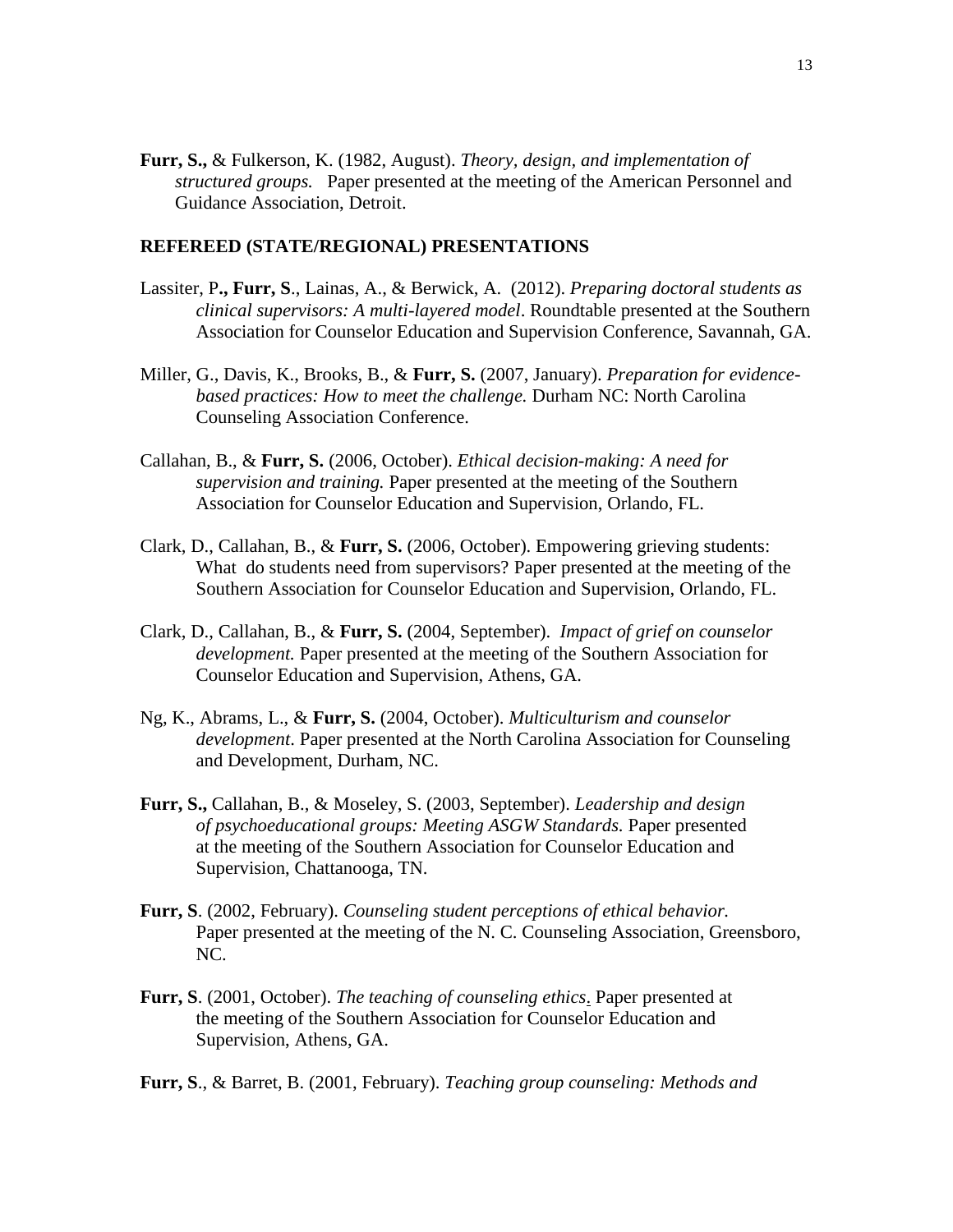*outcomes.* Paper presented at the meeting of the N. C. Counseling Association, Greensboro, NC.

- **Furr, S**., Myers, J., Partin, P., & Brown, D. (2001, February). *NCACES spotlights the use of technology in counselor training.* Paper presented at the meeting of the N. C. Counseling Association, Greensboro, NC.
- **Furr, S**. (2000, October). *Student perceptions of training in group work.* Paper presented at the meeting of the Southern Association for Counselor Education and Supervision, Greensboro, NC.
- Nassar-McMillan, S., & **Furr, S**. (2000, February). *Personal and career counseling: Synonyms for effective counseling practice.* Paper presented at the meeting of the N.C. Counseling Association, Charlotte, NC.
- **Furr, S.,** Philbeck, J., Conner, A., Lemmond, J., Traurig, T., Franck, T., Barrett, B., & Pausman, E. (2000, February). *Carousel of structured groups.* Paper presented at the meeting of the N.C. Counseling Association, Charlotte, NC.
- **Furr, S**., & Nassar-McMillan, S. (1999, February). *A guide to leadership ethics: Understanding our professional responsibilities.* Paper presented at the meeting of the N.C. Counseling Association, Greensboro, NC.
- **Furr, S.,** Preston, D., & Post, P. (1999, February). *Focus on professional practice: Do N. C. counselors need a professional journal?* Paper presented at the meeting of the N.C. Counseling Association, Greensboro, NC.
- **Furr, S**., Berry, G., & Dixon, A. (1998, November). *Structuring the group experience: The use of psychoeducational groups in schools.* Paper presented at the meeting of the N.C. School Counseling Association, Winston-Salem, NC.
- **Furr, S**. (1998, October). *Critical incidents in the training of counselors.* Paper presented at the meeting of the Southern Association for Counselor Education and Supervision, Montgomery, AL.
- Carroll, J., & **Furr, S.** (1998, March). *The role of critical incidents in counselor preparation*. Paper presented at the meeting of the N.C. Counseling Association, Chapel, Hill, NC.
- **Furr, S.,** McNair, R. & Brandyberry, L. (1995, May). *The role of training in the college counseling center.* Paper presented at the meeting of the N. C. Counseling Center Conference, Boone, NC.
- **Furr, S**., McNair, R., & Simpson, J. (1994, May*). Conducting research on campus.* Paper presented at the meeting of the N. C. Counseling Center Conference, Greenville, NC.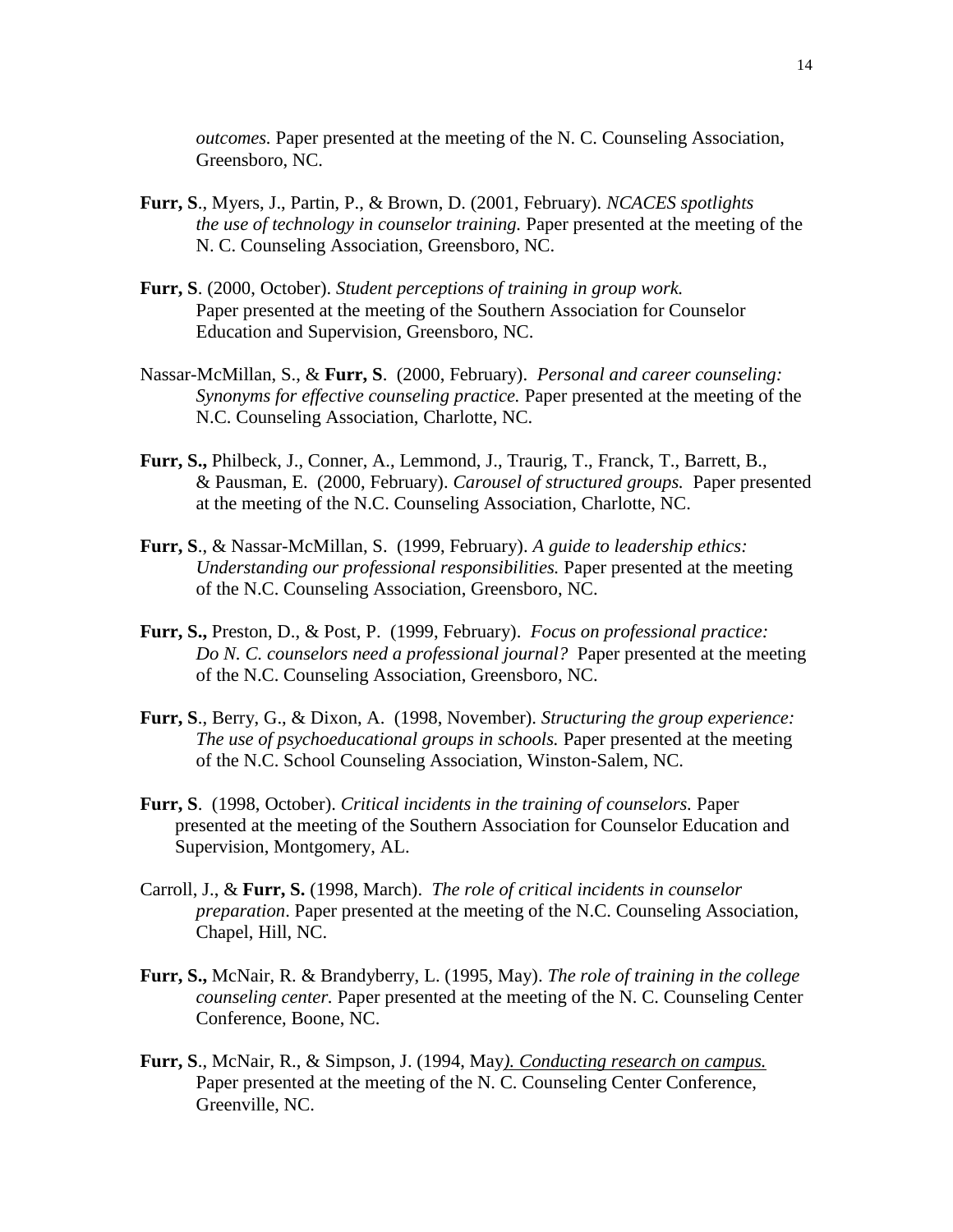- **Furr, S.** (1991, October). *Designing structured groups.* Paper presented at the meeting of the Southeastern Conference for Counseling Center Personnel, Charlotte, NC.
- **Furr, S.** & Dodge, L. (1990, May). *Ethics and the student affairs professional*. Paper presented at the meeting of Region V of the Association of College Unions, Charlotte, NC.
- Wachowiak, D., **Furr, S.,** & Yonkovig, M. (1988). *Transition to a time-limited counseling model.* Paper presented at the meeting of the Southeastern Conference for Counseling Center Personnel, Athens, Georgia.
- **Furr, S.** (1987, October). *An outreach approach to eating disorders.* Paper presented at the meeting of the Southeastern Conference for Counseling Center Personnel, Boone, NC.
- **Furr, S.** (1987, April). *The treatment of eating disorders*. Paper presented at the meeting of the N. C. Association for Counseling and Development, Charlotte, NC.
- **Furr, S.** (1986, October). *Gilligan's theory of women's development.* Paper presented at the Regional workshop sponsored by Southern Association for College Student Affairs and National Association of Student Personnel Association.
- Joseph, F. & **Furr, S**. (1983, October). *Emerging leaders: A developmental program for freshmen.* Paper presented at the meeting of the Southern Association for College Student Affairs, Atlanta.

# **INVITED PRESENTATIONS**

- Hunsucker, K., & **Furr, S**. (2014, March). *Grief Work in Substance Abuse Counseling*. IAAOC Keynote address at the American Counseling Association, Honolulu, HI.
- **Furr, S.,** Abrams, A., & Parikh, S., (2014, January). *Multicultural Issues in Gatekeeping*. Invited presentation at the North Carolina Counseling Association, Pinehurst, NC.
- Furr, S. (October 2013). *Multicultural Issues in Grief*, Muticultural Issues in Counseling Conference, October 2013
- **Furr, S**. (2013). *Grief issues from a cultural perspective*. Paper presented at the Multicultural Issues in Counseling Conference, Charlotte, NC.
- Zablotsky, D., Strickland, J., **Furr, S.,** & Lansen, Oscar. (2007, May). *Experiences in Teaching.* Panel Discussion at the Summer Institute for Engaging Freshmen in Large Classes, UNC Charlotte.
- **Furr, S.,** & Blatt, C. (2003, June). *Developing new learning communities:*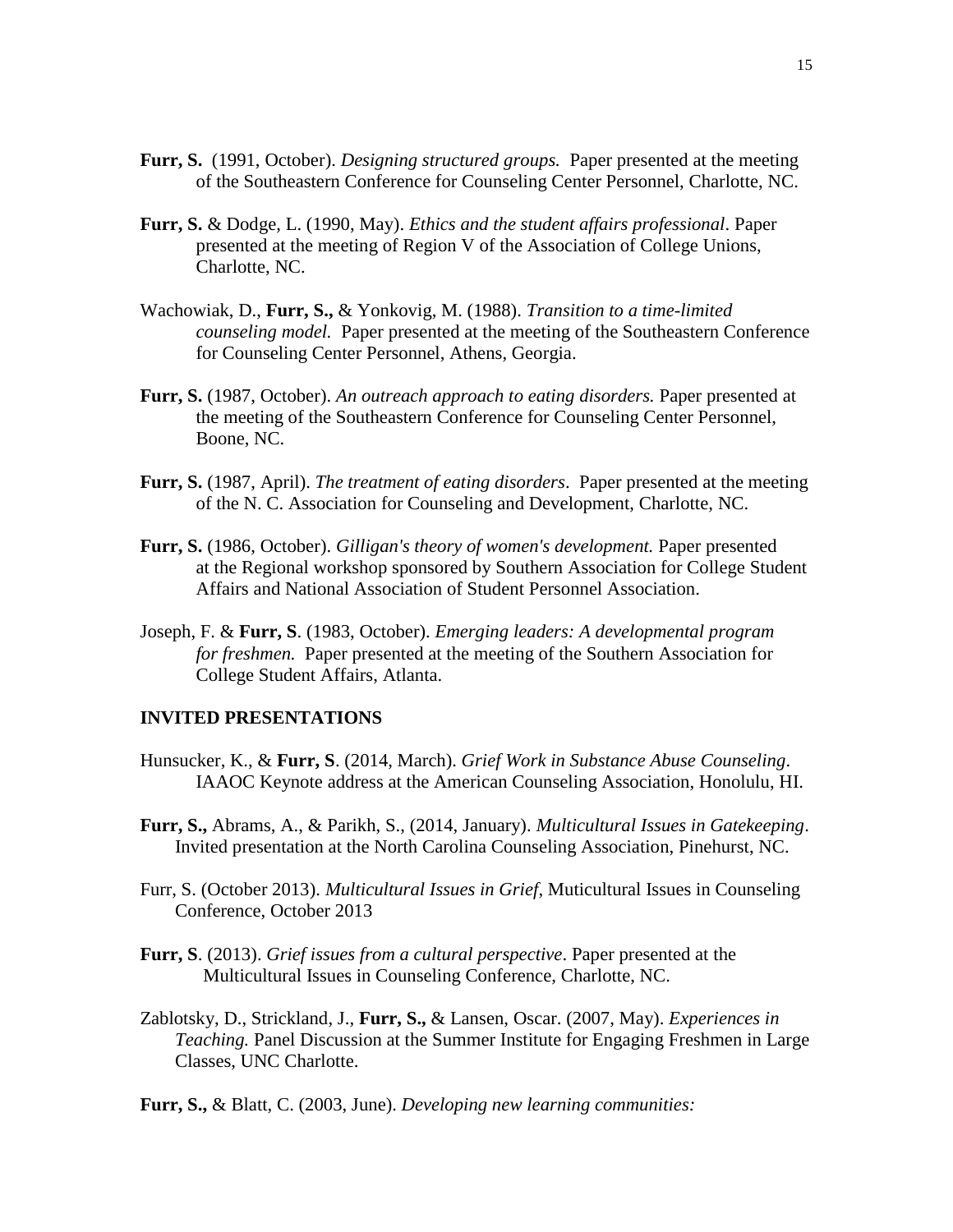*Lessons learned.* Paper presented at the National Learning Communities Project, Olympia, WA.

- **Furr, S**. (2003, April). *Nurturing the Nurturer.* Keynote presentation, Pfeiffer University Women's History Month.
- **Furr, S.** (2002, October). *Stress management for teachers and administrators: A challenge.* Paper presented at Behavioral Management/Safe Schools, Charlotte, NC.
- **Furr, S.,** & Sheely, Angela. (2002, October). *Understanding Bullying.* Paper presented at Behavioral Management/Safe Schools, Charlotte, NC.
- Gallagher, S., & **Furr, S.** (1999, March*). Pipeline to the future: Encouraging science interest in academically gifted girls.* Paper presented at the Child and Family Development Conference, Charlotte, NC.
- **Furr, S.** (1998, March). *Stress management for teachers and administrators: A challenge.* Paper presented at Behavioral Management/Alternative Learning Conference, Charlotte, NC.
- **Furr, S.** (1997, November). *Applying the structured group process to career development.* Paper presented at the meeting of the N.C. Career Development Association, Charlotte, NC.
- **Furr, S.** (1996, April*). A cognitive approach to building self-esteem.* Paper presented at the Child and Family Development Conference, Charlotte, NC.
- **Furr, S.** & Lesense, T. (1996, February). *Generation X: Meeting the career needs of a new generation.* Paper presented at the meeting of the N. C. Counseling Association, Charlotte, NC.
- **Furr, S.** (1992, July). *Treatment of eating disorders.* Paper presented at the meeting of the Southeastern College Health Association, Charlotte, NC.
- **Furr, S**. (1991, October). *Beginning a campus support group.* Paper presented at the meeting of the PFLAG Conference, Charlotte, NC.
- **Furr, S**. (1989, November). *Student psyche/today's high school seniors.* Paper presented at the meeting of the Carolina's Association of Collegiate Registrars and Admissions Officers (CACRAO), Charlotte, NC.
- **Furr, S.** (1988, March). *Adolescent suicide: Recognition and prevention.* Paper presented at the meeting of the NC Dropout Prevention Conference, Winston-Salem, NC.
- Lynch, C. & **Furr, S**. (1985, September). *Applying Kolb's experiential learning theory*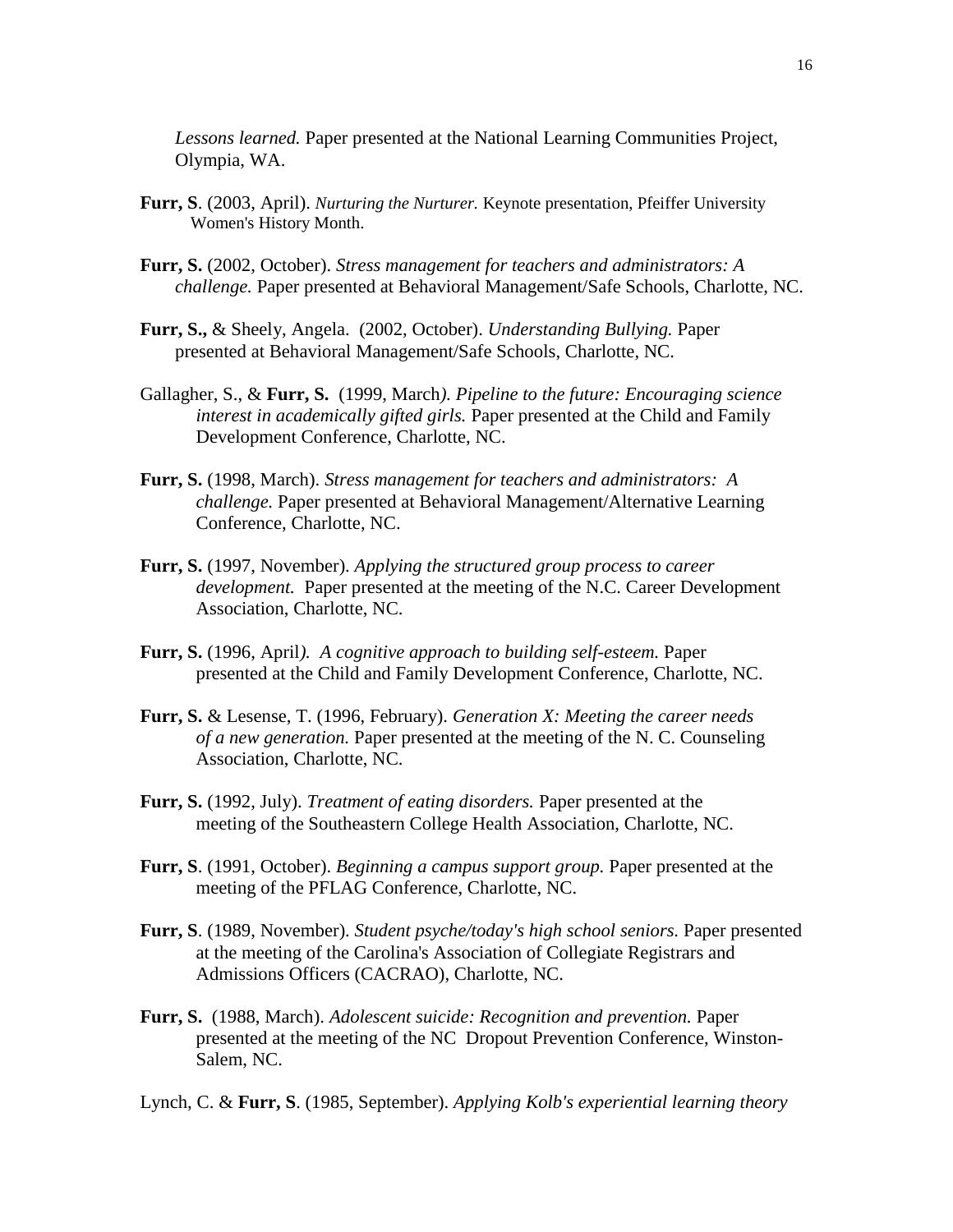*in and out of the classroom.* Regional workshop sponsored by Southern Association for College Student Affairs and National Association of Student Personnel Administrators, Charlotte, NC.

## **GRANTS (funded)**

### **State/Local Grants**

- Furr, S. (2012). *Bob Barret Distinguished Lecture Series.* Chancellor's Diversity Fund, \$2,200.
- Furr, S. (2011). *Bob Barret Distinguished Lecture Series.* Charlotte Lesbian and Gay Fund, \$1,500.
- Furr, S. (2010). *Bob Barret Distinguished Lecture Series.* Chancellor's Diversity Fund, \$2,000.
- Furr, S., & Abrams, L. (2010). *New Student Orientation: Poverty Simulation.*  Chancellor's Diversity Mini-Grant, \$1,000.
- Furr, S. (2009). *Bob Barret Distinguished Lecture Series.* Charlotte Lesbian and Gay Fund, \$1,500.
- Furr, S. (2008). *E-Learning/Online Post Masters School Counseling Certificate Program.*  University of North Carolina General Administration. \$85,192.
- Furr, S., Rickelman, B., & Edwards, B. (2001). *Freshman/Sophomore Learning Community.* University of North Carolina at Charlotte. Funded \$15,000/yearly.
- Furr, S. (2000). *Changes in perceptions of ethical behavior during counselor training.* Southern Association for Counselor Education and Supervision. Funded \$500.00.
- Morris, L., Shepard, R., Gallagher, S., & Furr, S. (1997). *Pipeline to the future: Charlotte-Mecklenburg girls plug the leak.* Charlotte-Mecklenburg Schools. Funded: \$29,000.

#### **University Faculty Development Grants**

- Furr, S. (2001). *Creating a computer-assisted program for designing psychoeducational groups.* Curriculum Development Grant. Funded \$5100
- Furr, S. (2000). *Changes in perceptions of ethical behavior during counselor training*. Junior Faculty Grant. Funded \$3500
- Furr, S. (1998). *Suicide and depression among college students.* Junior Faculty Grant, University of North Carolina at Charlotte. Funded: \$3500.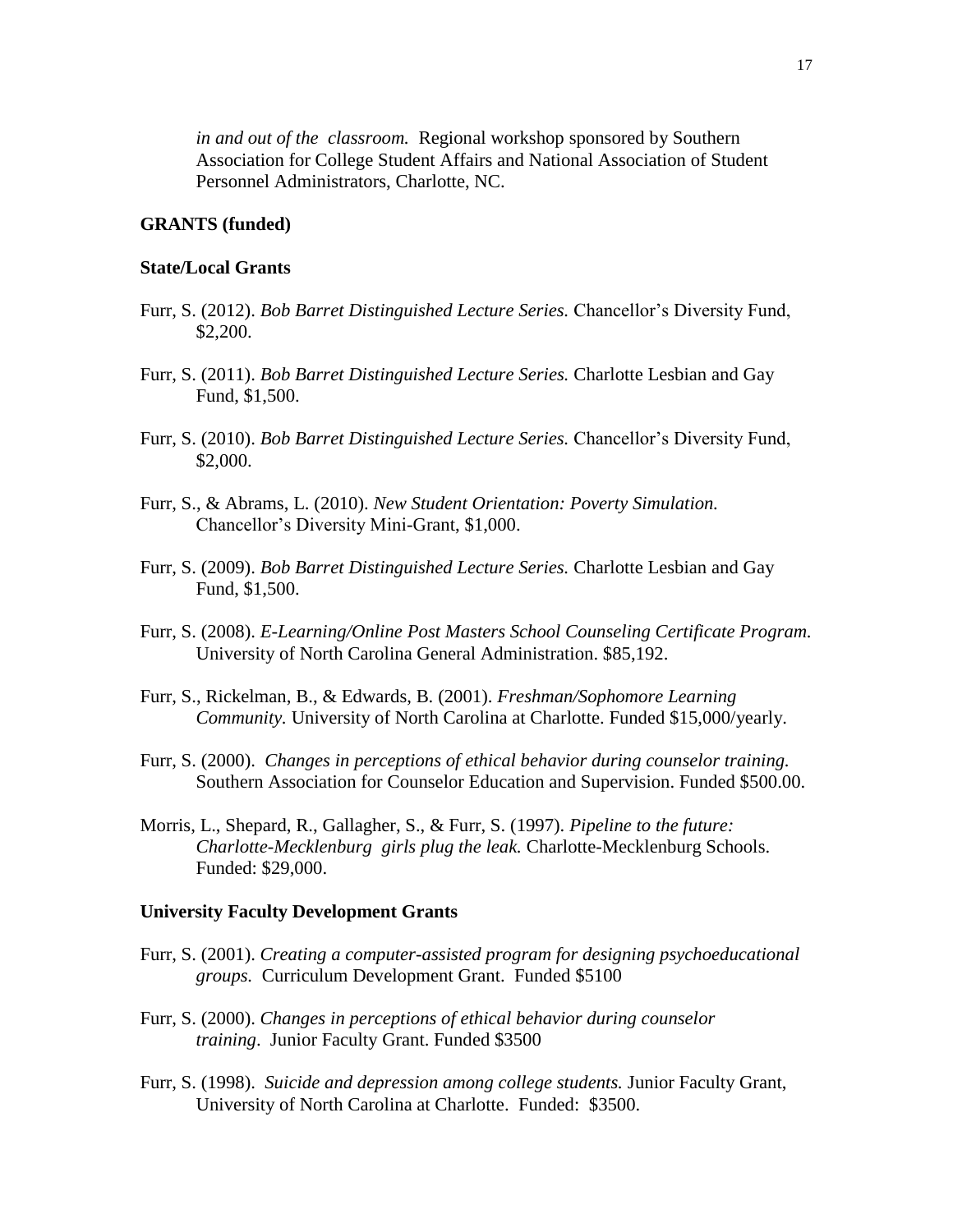Furr, S. (1997). *Critical incidents in counselor preparation .* Junior Faculty Grant, University of North Carolina at Charlotte. Funded: \$3500.

### **Grants (not funded)**

- Spano, D., & Furr, S., (2011). SAMHSA, UNC Charlotte's Web: A Support Network for Suicide Prevention, \$255,468
- McCarter, S., Kazemi, D., Furr, S., & Lassiter, P. (2009). *North Carolina's Youthful Offender Project: An Interdisciplinary Examination of the Assessment, Treatment, and Outcomes for Court-Involved, Dually-Diagnosed Youth using the I-LADDER Model,* National Institute of Health. *\$300,000.*
- Harris, H., Wierzalis, E., & Furr, S. (2006). *Development of a Web-Based Course in Career Counseling with a Multicultural Focus*. Curriculum Development Grant. \$15,100.
- Crawford, D., & Furr, S. (2005). *US National Whitewater Center--Rise and Shine.* Governor's Crime Commission Grant. \$73,444.
- Furr, S., & Snow, S. (2003). *Clearninghouse for psychoeducational groups.* Department of Health and Human Services. \$390,000.
- Furr, S., Abrams, L., Post, P., & White, R. (2002). *The Cabarrus County elementary school counseling initiative.* CFDA. \$350,000.
- Furr, S., & Wilson, S. (2000). *Cool heads/warm hearts: School violence prevention program.* National Institute of Health (NIH). \$600,000.
- Wilson, J., & Furr, S. (1996). *Bridging the gap: From community college to university*. Fund for the Improvement for Post Secondary Education (FIPSE). \$250,000.

### **SELECTED WORKSHOPS AND CONSULTANCIES**

*Cognitive Behavioral Therapy* Charlotte Area Mental Health Agencies, 2010-present Anuvia, 2013

*Myers Briggs Type Indicator Workshops* Emergency Medical Services, 1996-1997 QUEST Program, City of Charlotte, 1996 Northeast Medical Center, 1996

*Communication Skills*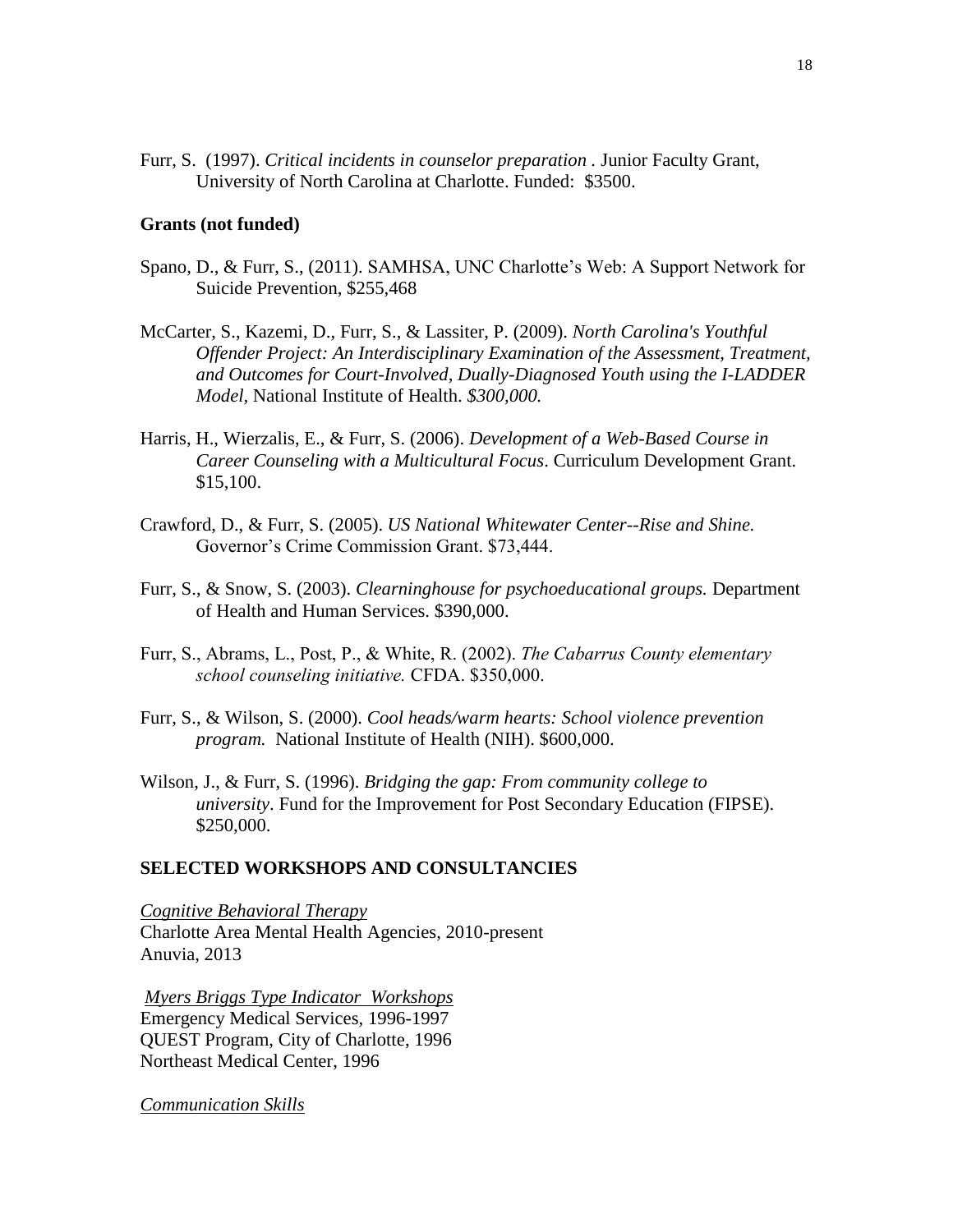Emergency Medical Services, 1991-2001 QUEST Program, City of Charlotte, 1996

*Coaching Skills* Emergency Medical Services, 1991-2007

*Grief Issues* Emergency Medical Services, 2003-2009

*Management Training* City of Charlotte, 1997

*Stress and Time Management* Bank of America, 1999 Certificate Program for New Managers, 1999-2000.

# **PROFESSIONAL, INSTITUTIONAL, AND COMMUNITY SERVICE**

# *Memberships*

- American Counseling Association (ACA)
- Association for Counselor Education and Supervision (ACES)
- International Association of Addiction and Offenders Counselors (IAAOC)
- Association for Specialists in Group Work (ASGW)
- North Carolina Counseling Association (NCCA)
- North Carolina Association for Counselor Education and Supervision (NCACES)
- North Carolina Association for Specialists in Group Work (NCASGW)

# *Professional Leadership Positions*

- President, NCCA 2004-2005
- President Elect, NCCA 2003-2004
- President Elect-Elect, NCCA 2002-2003
- Secretary, NCASGW, 2001-present
- President, NCACES, 2000-2001
- President-Elect, NCACES, 1999-2000.
- Treasurer, NCASGW, 2000-01
- Chair, Ethics Committee, NC Counseling Association, June 1998-1999
- Member, International Counseling Network, April 1998-2006
- Advisory Board, Metrolina Association for Psychological Type, July 1995-April 1998
- Member, Board of Directors, Eating Disorders Educational Project, 1986-1990

# *External Reviewer*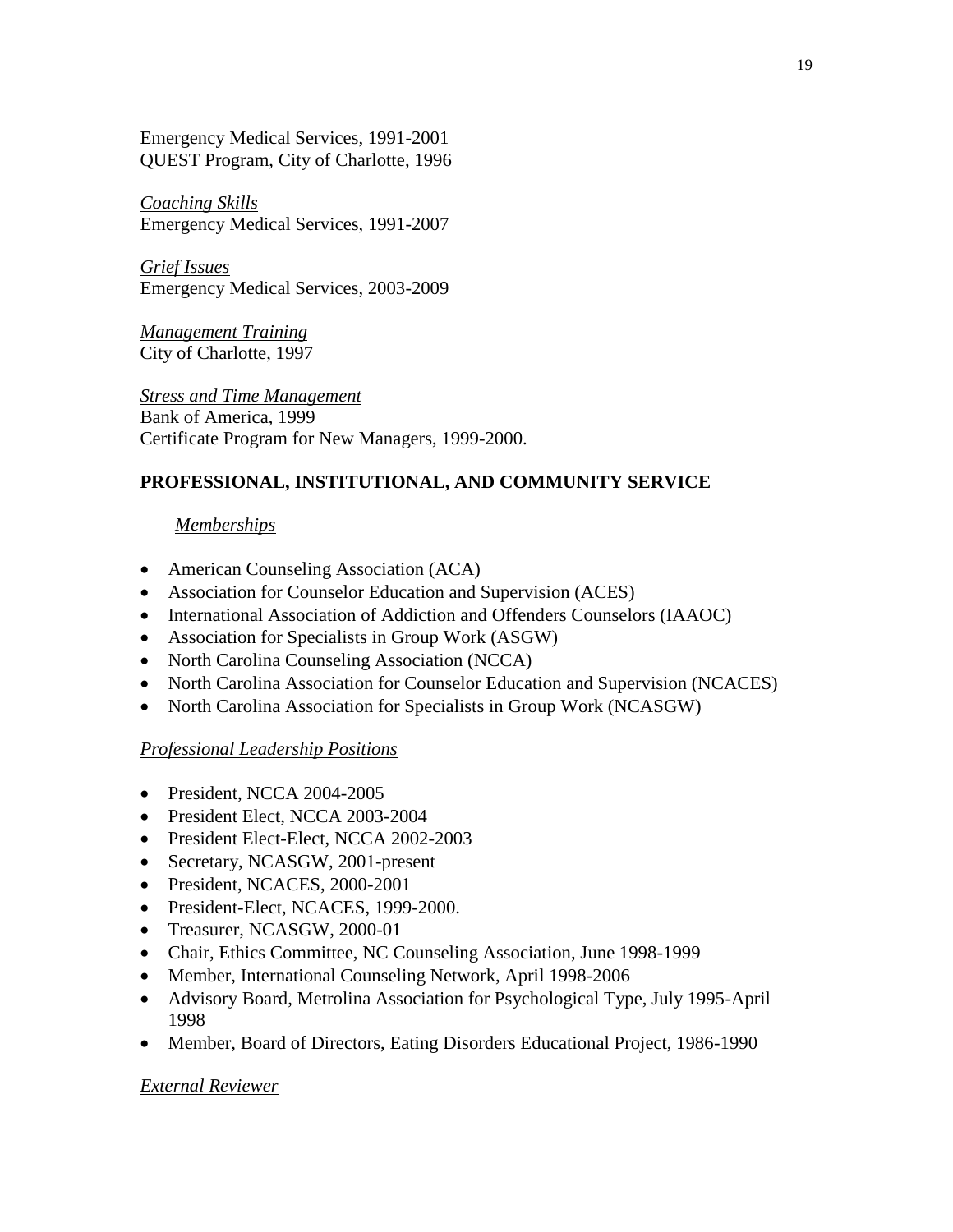- Dr. John Laux, University of Toledo
- Dr. Simone Lambert, Virginia Tech

# *University Service*

- College of Education RPT Review Committee, 2013-2015
- College of Education Faculty Council, 2013-2015
- Member, Search Committee, Department of Counseling 2013-2014
- Member, Search Committee, Department of Counseling 2012-2013
- *Ad hoc* Grade Review Committee, College of Health and Human Services, 2013
- First Citizens Award Selection Committee, 2010-2013
- College of Education RPT Review Committee, 2010-2012
- College of Health and Human Services, Department of Social Work, RPT Review Committee, 2010-2012
- Search Committee, Chair of Criminal Justice, 2010
- Member, UNC Charlotte Annual Faculty Award for Sustained Service to Public Schools, 2007-2008
- Member, New Chairs Orientation Program, 2007
- Member, College Student Suicide Prevention Committee 2005-present
- Member, University Conflict of Interest Committee, 2005-2008
- Member, Sexual Harassment Advisory Committee, 2005-present
- Member, Bonnie E. Cone Early-Career Professor for Teaching Committee, 2006
- Subcommittee on COED Faculty Qualifications, Performance, and Development, 2002-2005
- Selection Committee for a Bonnie E. Cone Distinguished Professor for Teaching, 2003
- Search Committee for Associate Vice Chancellor for Health Programs and Services, 2003
- Jonnie McLeod Institute planning committee, 2003-present
- Diversity in Technology Initiative, 2002-2005
- Departmental Review Committee 2002-2004
- College of Education, Coordinator of Freshman Engagement Project, 2001-2007
- Freshman Learning Community Advisory Committee, 2002-2008
- College of Education, College Student Personnel and Grievance Committee, 2000- 2001.
- College of Education, Council on General Education (COGE) Representative, 1998- 2000.
- College of Education, Alternate to Faculty Council, 1998-2000.
- College of Education, Alternate to Faculty Advisory Summer Sessions Committee, 1998-2000.
- College of Education, Graduate Reception Committee, 1997-2005
- Member, Leadership Matrix Team, October 1999-present
- Mentor, Ronald E. McNair Post-Baccalaureate Program, Summer 1998
- Division of Student Affairs, Freshman Year Experience Team, 1996-2005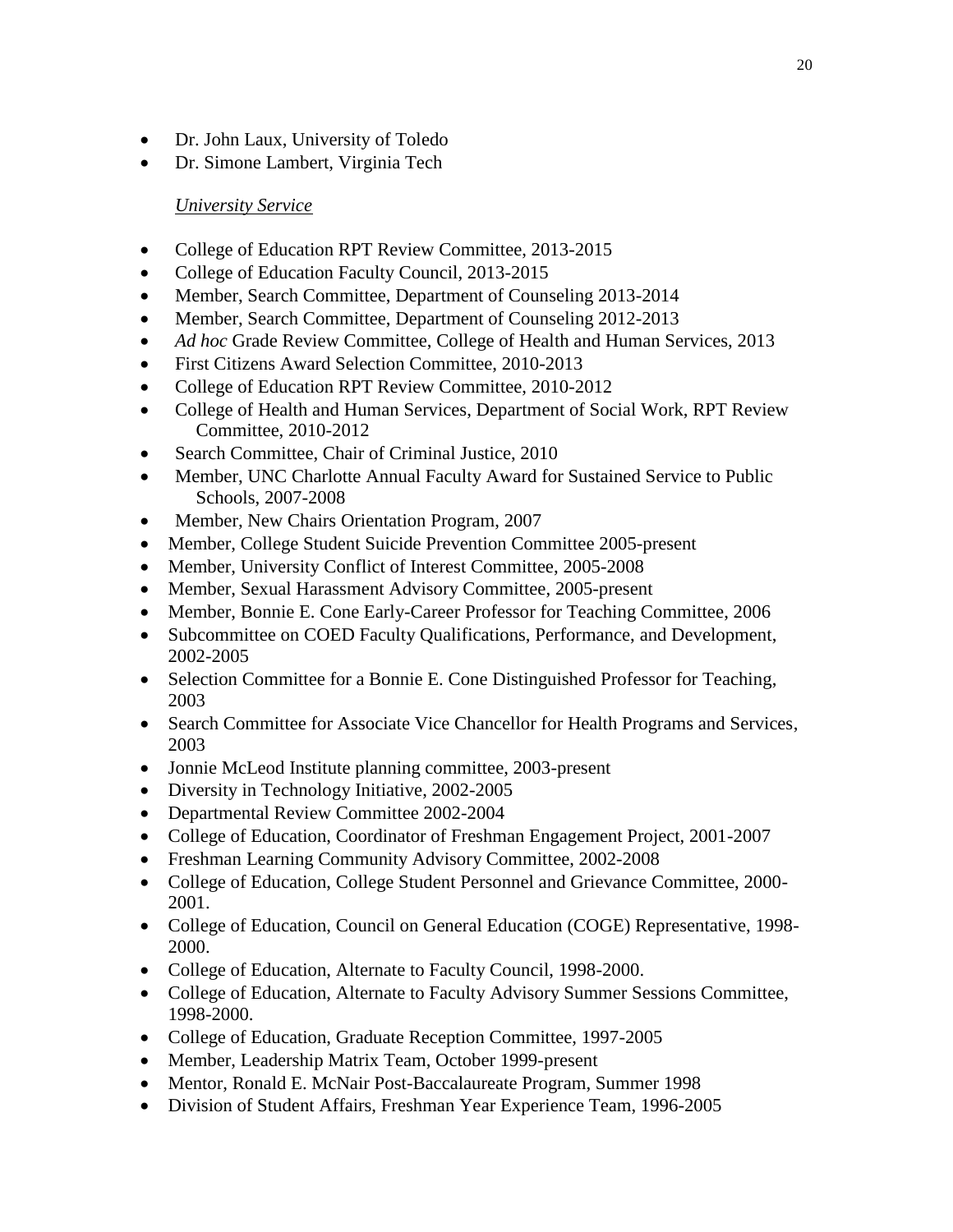- Member, McLeod Fellowship Awards Committee, 1990-present
- Member, Student Court Resource Referral, August 1997-present
- Advisory Board, Career Opportunities Grant, 1995-1996
- Community Development Academy, 2001-present
- University Career Services Advisory, 2001-present

# *Community Service*

- Victory Junction, parent group facilitator, 2006-2010
- Ada Jenkins Center, group facilitator, 2008-2010
- Educators for Equality, 2006-2010
- Embracing Diversity:Reaching All Students Through School Counseling (organized continuing education workshop for school counselors), October 3, 2003
- North Mecklenburg High School, School Advisory Team, 2002-2004
- J. T. Williams Middle School, School Advisory Team, 1998-2000
- Villa Heights Academic Center, ASEP Representative, 1993-2000
- Career Network, 1996-present
- Guest speaker, " Suicide Intervention," Rowan-Cabarrus Community College, 2001
- Guest speaker, "Conflict Resolution," B'Nai Brith, 2001
- Guest speaker, " Aftermath of Crisis," Rowan-Cabarrus Community College, 2000
- Guest speaker, "Managing Parental Stress," Spaugh Middle School, 1999.
- Guest speaker, "Multicultural Issues in Grief," Kindermourn, 1999.
- Guest speaker, "Raise the Roof," Girls in Science Program, 1998
- Guest speaker, "Leadership Style and the MBTI," Rowan-Cabarrus Community College, 1997
- Guest speaker, "Being Externally or Internally Motivated: The Choice is Ours," B'Nai Brith, 1996

# *Awards*

- **IAAOC** Research Award, 2013
- Ella Stephens Barret Award for Distinguished Service, North Carolina Counseling Association, 2008
- UNC Charlotte Magical Mentor Award, 2007
- SACES Outstanding Tenured Counselor Educator, 2006
- Mary Thomas Burke Mentoring Award, NCASERVIC, 2006
- Bank of America Award for Teaching Excellence Finalist, 2003
- College of Education Award for Excellence in Teaching, 2003
- Chi Sigma Iota, Mu Tau Beta Chapter Award for Teaching Excellence, 2003
- Outstanding Service in Support of the Profession, North Carolina College Student Personnel Association, 2001.
- Nomination for Article of the Year, *The Journal for Specialists in Group Work,* 2001
- Chi Sigma Iota, Mu Tau Beta Chapter, Professionalism Award, 2000.
- Villa Heights Academic Center Family of the Year 1998
- Outstanding Young Women in America, 1981, 1983.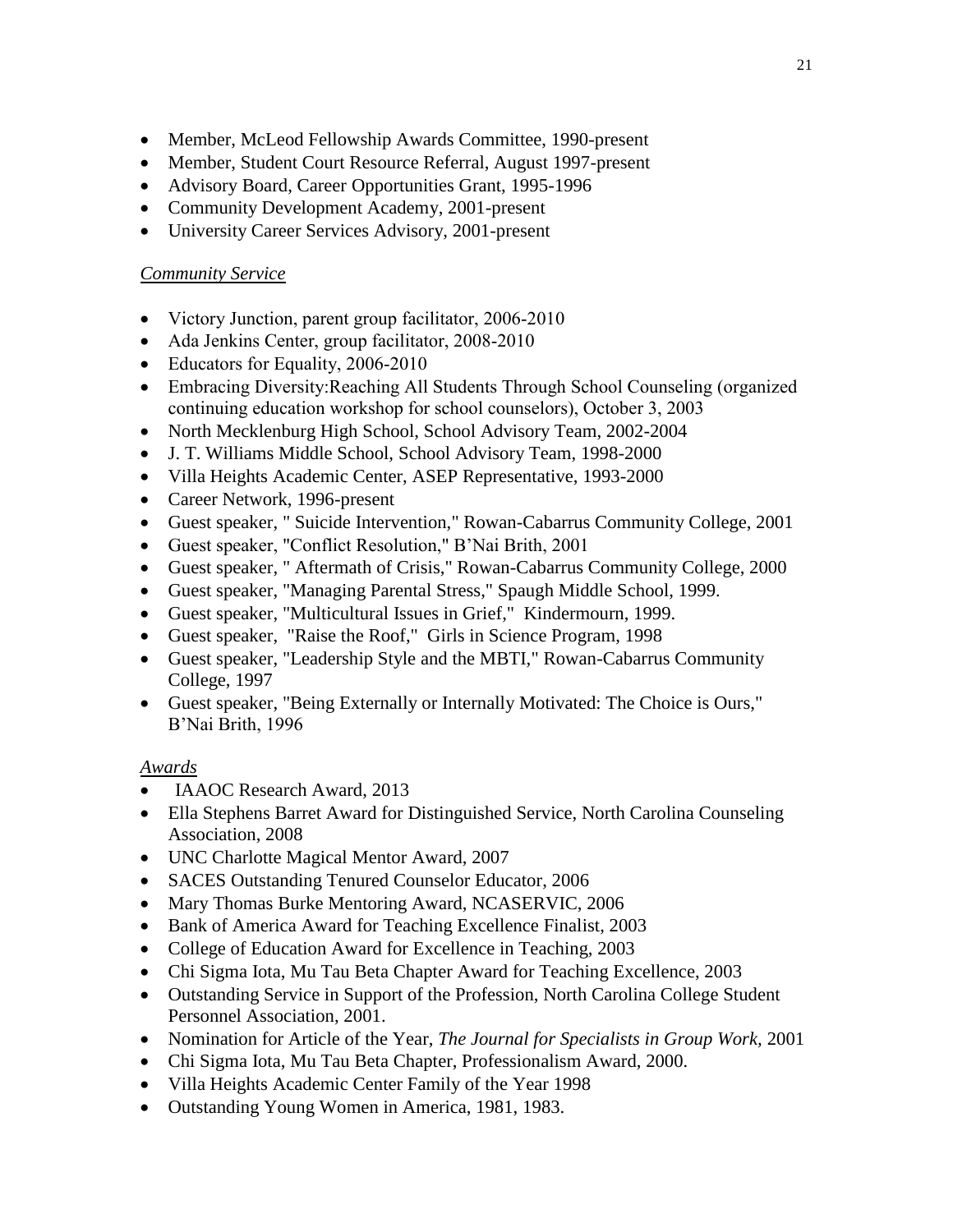- W. D. Perry Award for Outstanding Student in Counseling, University of North Carolina at Chapel Hill, 1978.
- General Electric Summer Guidance Fellowship, 1975.

# *Continuing Education Workshops*

Leadership Development

- BRIDGES Academic Leadership for Women, 2005
- UNC Leadership Institute for Chairs, 2005

# Computer Skills

- E-Learning Training (Blackboard, Centra), 2008-2009
- Sample Applications of Astound, January, 1998
- Incorporating Motion, Pictures, Music, and Video into your Presentations Using Astound, January, 1998
- Multimedia: Taming the Beast, January, 1998
- PowerPoint Application for New Users, May, 1997
- Using Email and Listservs in Instruction, May, 1997
- Integrating the World Wide Web into Lectures, May, 1997
- Effective Technical Presentations with PowerPoint, May, 1997
- Combining Multi-media and Distance-learning in a Interdisciplinary Interinstitutional Course, May, 1997

Counseling and Professional Skills

- Neurocounseling Across the Nation: Experts Join Forces for Practical, Brain-Based Counseling Applications (2015). American Counseling Association Learning Institute, Orlando, FL (6 CEU hours).
- Diagnosis & Treatment of Borderline Personality: Impulse Control with Schema Therapy. Healthcare Training Institute (6 CEU hours).
- Diagnosis with DSM-5 and ICD. Association for Counselor Education and Supervision, Denver, CO (3 CEU hours).
- Kindermourn. Being in Your Right Mind: Using Mind-Body Practice to Promote Health and Healing in Children and Families (2012). Charlotte, NC. (1.5 CEU hours).
- AHEC. Current Topics in Grief Care. Charlotte, (2012). Charlotte, NC (6 CEU hours).
- Psychiatric Interviewing and Treatment Planning for the Unmotivated Client Using the DSM, (2008). Winston-Salem, NC. (6.0 CEU hours).
- Managing Ethics, Risk and Boundaries, (2008). Charlotte, NC. (3.0 CEU hours).
- Developing a 21st Century Workforce Trained in Adolescent Substance Abuse Evidence Based Practices. Governor's Institute on Alcohol and Substance Abuse (2007). Wilmington, NC. (16.0 CEU hours).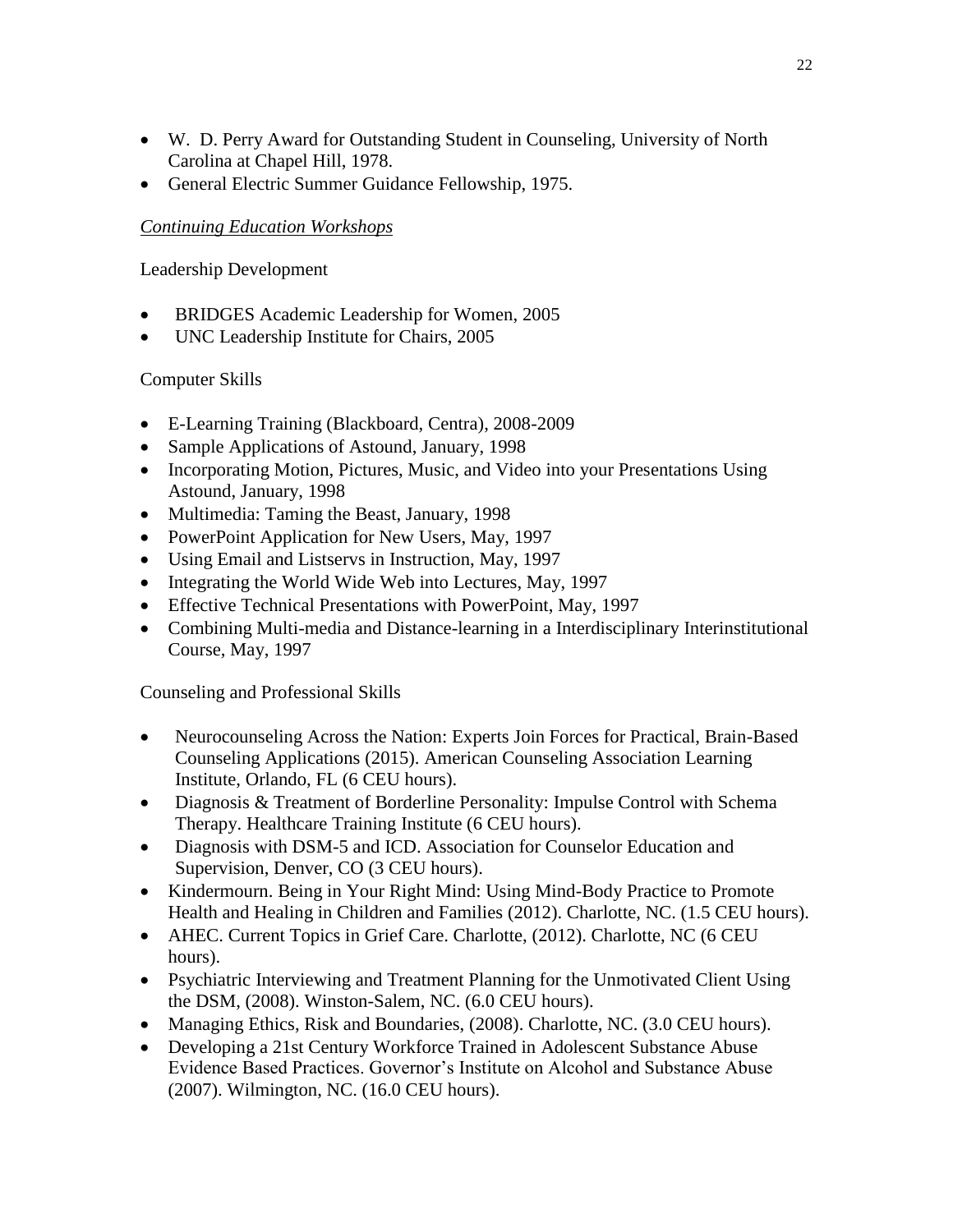- Person Centered Planning (2007). North Carolina Evidence Based Practices Center. Durham, NC (6.0 CEU hours).
- Providing Behavioral Health Response in Disasters—Advanced Training (2006), Coastal Area Health Education Center (11.25 CEU hours).
- Ethics and Legal Issues of the Difficult Client, PACE Seminars (3.0 CEU hours).
- National Branch & Region Leadership Academy Training (2003), American Counseling Association, Washington, DC (8.25 CEU hours).
- National Learning Communities Project (2003), Washington Center for Improving the Quality of Undergraduate Education, Spokane Washington, (14 CEU hours).
- Southern Region Emerging Leaders Training (2002), American Counseling Association, Shepherdstown, WV (10 CEU hours).
- American Red Cross. (2002). Mental Health Disaster Training (16 CEU hours).
- SACES. (2000). Distance Learning (6.0 CEU hours).
- Rando, T., Worden, W., & Sanders, C. (2000). Issues in Grief: Case Study (1.5 CEU hours)
- NCACES. (1999). Technology in Counseling (6.0 CEU hours).
- NCACES. (1998). Multicultural Skills in Supervision. (4.0 CEU hours).
- NCACES. (1997). Counseling Supervisors Workshop. (4.0 CEU hours).
- Borysenko, J. (1997). A Woman's Book of Life: The Biology, Psychology, and Spirituality of the Feminist Lifestyle. (5.0 CEU hours).
- Burn, D. (1995). Feeling Good: Fast and Effective Treatment for Depression, Anxiety, and Therapeutic Resistance. (6.0 CEU hours).
- Borysenko, J. (1995). Minding the Body, Mending the Mind: Psychoneuroimmunology and Beyond. (6.0 CEU hours).
- Yapko, M. (1995). Up and Down: Breaking the Patterns of Depression. (6.0 CEU hours).
- Meichenbaum, D. (1994). Treatment of Clients with Post-Traumatic Stress-Disorder (PTSD): A Cognitive-Behavioral Approach. (6.0 CEU hours).
- Madden, J. (1994). Psychobiology of Mental Control: Focus on the Immune System, Pain, and Emotions. (6.0 CEU hours).
- Fitzgerald, T. (1993). Obsessive-Compulsive Disorders: Psychiatric Overview of Treatment and Implications in Adolescents and Adults (1.5 CEU hours).
- Randolph, J. (1993). The Character Disordered Client. (6.0 CEU hours).
- Wiley, D. (1993). When "Just Saying No" Doesn't Work: Intervention for the Substance Abuser. (1.5 CEU hours).
- Tyson, W. (1993). Assessing and Managing Violence Potential in Clinical Settings. (1.5 CEU hours).
- Charlotte AHEC. (1992). The Link Between Psychiatric Disorders and Substance Abuse, (1 CEU hours).
- Renfrew Center. (1992). Women's Issues: A Focus on the Treatment of Compulsive Overeating. (5.5 CEU hours).
- Trotter, C. (1992). Incest Injury. AACD National Workshop. (6.0 CEU hours).
- Kernberg, O. (1991). How to Treat Malignant Narcissism. The Feighner Research Institute. (4.0 CEU hours).